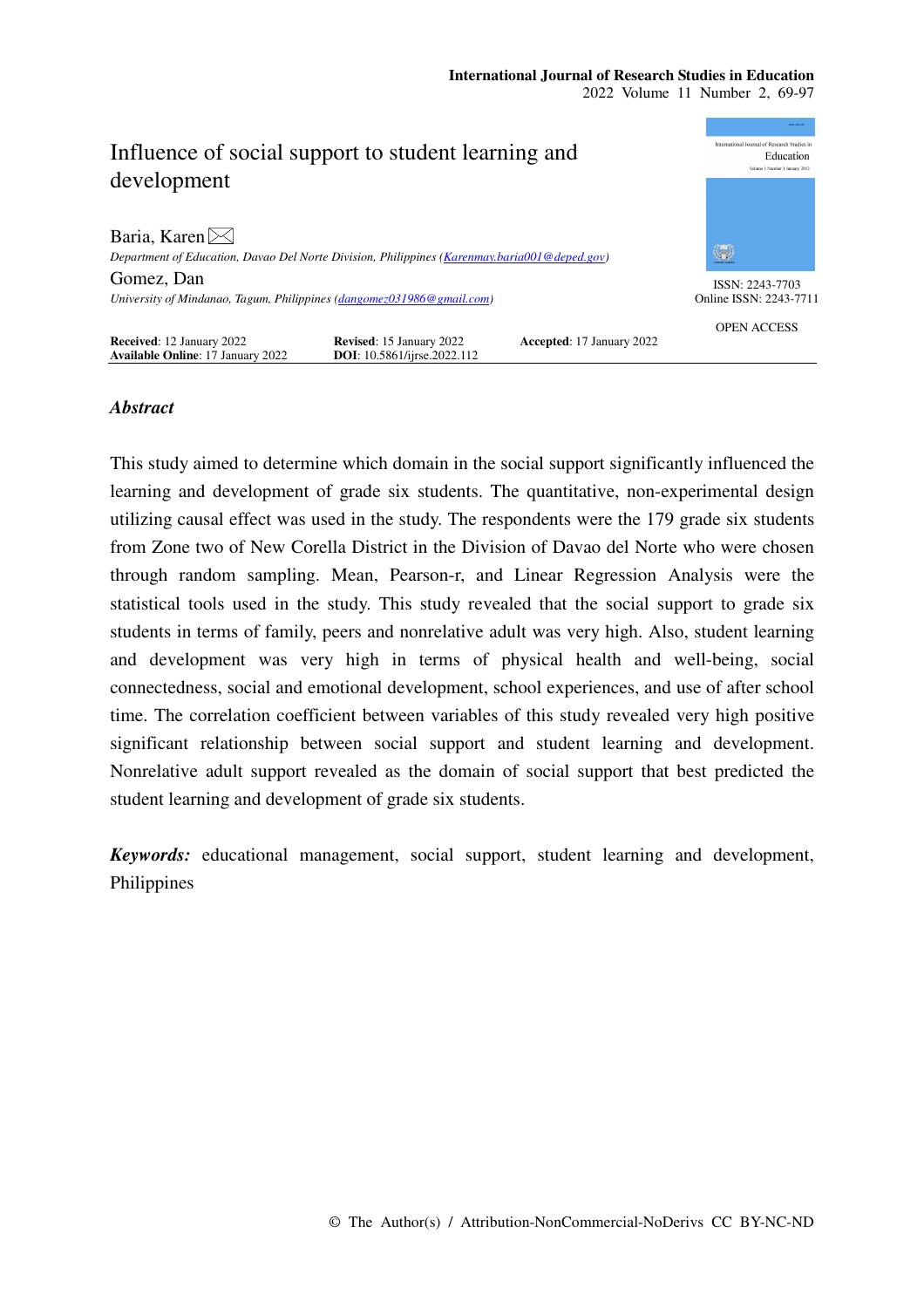# **Influence of social support to student learning and development**

### **1. Introduction**

The learning and development of students involve consideration of physical, emotional, mental, and social aspects. Their attitudes, habits, and competencies are developed from childhood to adolescence and through their lifetime. The younger years have been characterized by a distinct phase in which individuals experience essential socio-emotional developments that contribute to their future growth. Moreover, many studies have found that the younger years are imperative to student learning and wellbeing, so there is a demand for a deeper understanding of what degree of developmental experience can further influence development. Furthermore, studies have shown that brain development among children who live in abusive situations are susceptible to numerous adverse behavioral, educational, and health outcomes due to abuse and neglect (Schonert-Reichl, 2011).

Student learning and development are thought to hold the key to many future results. The early experiences of students establish the groundwork for their outcomes throughout their lifetime. Children's fast rate of brain development and growth rate from birth to age five make this a critical potential and susceptibility period. When the students experience neglect and abusive family, their well-being suffers. It is increasingly clear that the relationships, experiences, and environments a student is exposed to are crucial to their long-term learning and development (Bethell et al., 2017). Social support in the Philippine context may take various forms. It might take the form of just spending quality time around each other, or it can take the shape of aid that is only incidentally linked to the situation at hand. It provides help to someone in managing stressful events or challenges related to their learning and development. Besides, early learner progression has regularly been demonstrated to significantly influence a youngster's long-term outcomes and improving career plans, educational achievement, and even life quality (Reyes et al., 2020).

Commentaries in various Philippine newspapers argue that deviant displays of social and psychological challenges among young people. This can be linked to both social and educational factors. Treating these issues requires a comprehensive approach from a various institution, including family, school, and policy-making organizations (Tomacruz, 2018). Furthermore, students who had a poor perception of the perceived value of support were more prone to have learning and development issues. Students are exposed to various social supports in the Division of Davao del Norte, specifically at Zone two, New Corella District. However, based on their anecdotal records, students who had lesser social support foster poor learning abilities and development in their age. In other words, the relevance of family, school, and peer support for a student's learning and development is critical as a beginning point for developing academic tasks that stimulate not just interpersonal but also holistic growth.

Students who do not have enough support from family members often create school problems such as bullying other students and poor well-being or health development (Blažević, 2016). Thus, this proposal would determine if social support can influence students learning and development in the locality. The researcher has not come across a study similar to the presently undertaken by the researcher at this target locality. There were numerous studies on student learning and development but not to targeted locality. Given, the situations mentioned earlier, this research targeted in exploring students' social support that influence learning and development, which could be alarming in the present society. It is in this context, that the researcher had conducted the study to evaluate the social support acquired by the students. Thus, there is an urgency to conduct the study.

#### *1.1 Research Objective*

This study is purposely developed to determine the influence of social support on student's learning and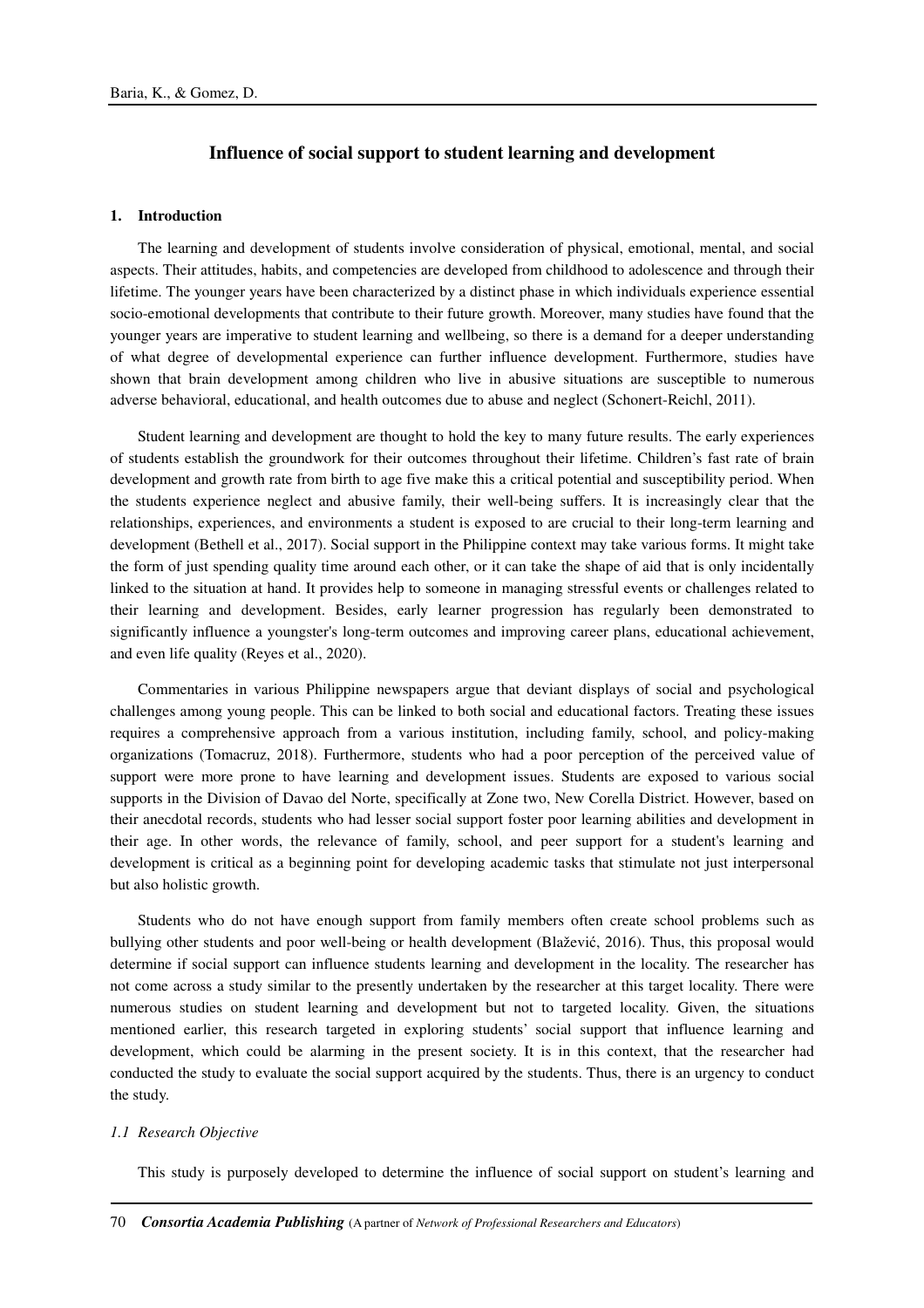development. Specifically, it sought to attain the following:

- $\triangleright$  To describe the level of social support in terms of family support, peers support, and nonrelative adults support.
- $\triangleright$  To describe the level of student learning and development in terms of physical health and well-being, social connectedness, social and emotional development, school experiences, and use of after school time.
- $\triangleright$  To determine if there is a relationship between social support to student learning and development.
- To find out if there is a domain in social support that significantly influence student learning and development.

#### *1.2 Hypothesis*

The following hypotheses were verified at 0.5 significant level:

- $\triangleright$  There is no significant relationship between social support to student learning and development.
- $\triangleright$  There is no domain of social support that significantly influences student learning and development.

### **2. Review of Related Literature**

This area of research provides vital information on related studies and literature, which the researcher presented from a thorough review of journals, books, unpublished thesis, periodicals, articles from the internet, and other sources. Several studies were gathered and were keenly reviewed to support to the findings of this research. Reviewed were readings on the independent variable of the study, which is the social support in terms of family assistance, peer assistance, and teacher assistance (Vygotsky,1978; Gordon-Hollingsworth et al., 2015). On the other hand, Schonert-Reichl (2011) identified upbringing, social engagement, well-being are all factors that influence socio-emotional growth and after school time use as indicators for students learning and development.

#### *2.1 Social Support*

Social ties and social support are generally recognized as essential for psychological health and wellbeing. Several types of social support all represent various aspects of the construct. These include the size and scope of a person's virtual community and the frequency at which they communicate with others. It is believed that belief in social experiences has aided in fulfilling emotional or instrumental needs, including motivation to adopt healthily and reduce risky behaviors; feelings of being understood; assessment of potentially stressful events as less threatening; enhanced sense of control or mastery; increased self-esteem; use of active coping strategies; and the impact of social influence and social comparison (Southwick et al., 2016).

The concepts of "I like myself" and "I believe in myself" and, more specifically, a difference between certain forms of self-concept. As one might expect, self-esteem and personality were related to feeling appreciated by some of the most influential people in someone's existence (Mastoras et al., 2015). On the other hand, it might have a specific link with one's sense of personal or personality, with even more influence from adults on the children's accountability, autonomy, persistence, and personal growth. It also implies that one insufficient source of assistance should be reinforced with aid from a different source.

As an indicator of social support, family support may help children build character in various ways, including fostering a loving connection, modeling the skills they seek to improve, and communicating ideas. Across age groups, emotional demands help and connectivity anticipated global personality. Parenting strategies showed greater specificity in fostering character traits as children grew older. The findings of the study of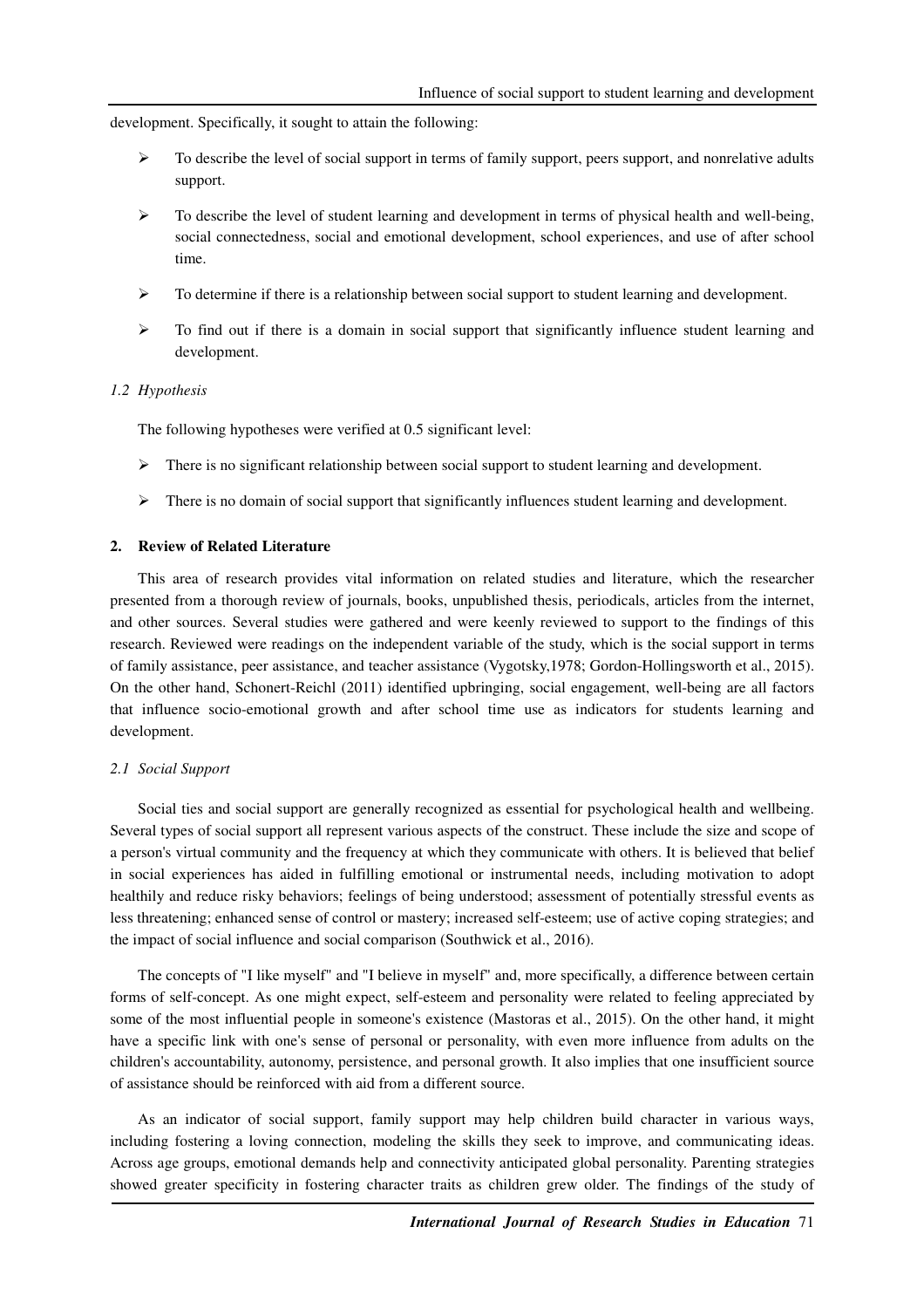Shubert et al. (2019) show how parenting approaches are linked to the development of general and specific character traits and how these connections alter with age.

Women are more likely than men to seek out and make use of social support. Mothers are likely to be more responsible than fathers for facilitating their children's whereabouts and organizing their lives, resulting in parental warmth and becoming more important in terms a child's development competency. Indeed, previous research has shown that children of parents with good relationships have greater peer relationships and interpersonal skills (Taylor et al., 2015). However, the result of the study of Pinchover and Attar-Schwartz (2018) suggest that children from separated parents and those raised in countries apart from Israel are at a higher risk of having insufficient social networks. The most significant source of encouragement for all of the youth was their mother. Based on the qualities of the teenagers, the sequence of additional sources of help varied. Boys and youth from married-parent families, for instance, ranked paternal aid second, but not by girls and youth from separated families, who evaluated peers as the second most important. It may help in the development of programs that reinforce relations with possible sources of support in their lives.

Previous studies have also found that parenting is related to the quality of family relationships and the low rate of negative parenting methods. Further, beatings lead to hostile and rebellious behaviors among teenagers, and in the long run, it does not develop good habits. Social support has a compelling impact on individualism and collectivist civilizations (Akcinar & Baydar, 2016). Perceived social support plays a vital role in reducing the incidence of mental illnesses, improving people's depression, life quality, students' mental and emotional health, and their self-esteem and life satisfaction. The effect of psychological disorders was thought to be mitigated by social support. As a result, students who have good emotional, supportive networks such as family and friends have a higher level of life satisfaction. In reality, as their level of happiness and social support rises, they experience less isolation (Kang et al., 2018). Moreover, home transitions may have an impact on family members' social support, affecting marital, family, and interpersonal and inter-relationships. Research has linked marital separation to lower levels of family and adolescent welfare social support assessments. Researchers have also discovered that teenagers from families who have experienced a marital breakup and remarriage appear to have less connectedness and supportive families as a result of reduced parenting practices (usually from the partner with guardianship), increased parent-child tension, as well as others (Amato & Anthony, 2014).

Consequently, it is also proposed that behavioral and psychological regulation have different effects on adolescent internet addiction. Parents who strictly supervise their children's online behavior pleasantly and sensibly are less likely to have their children become hooked to the internet. On the other hand, parental psychological influence has a detrimental impact on their children's feelings of self-determination, personality, and ability. That can lead to excessive internet use as an unhealthy way of meeting psychological needs (Shek, 2018). Also, parental separation and remarriage can affect social support from other non-family environments. Friendships and good relations with instructors have been demonstrated to be significant stressors for teenagers going through parents' marital breakup transitions. The impact of family and friend evaluations of interpersonal abilities and learning support on mental and emotional health and adolescent growth must always be contextualized. The uniqueness and peculiarities of friendships and the many circumstances that can lead to various activities, regardless of family configuration, can be considered (Leme et al., 2015).

Even though some studies have found that parents and teachers have less impact on teenagers as they progress from elementary to secondary school, they are still important sources of influence. Teachers can express a sense of respect, appreciation, and gratitude for their students. This can be in a quality-based intervention to improve adolescent achievement and engagement in school. Firm and open parental encouragement will foster pro-social conduct in the classroom and enhance academic motivation. Teenagers can use any of these tools for help in this way. On the other hand, these various forms of support certainly don't influence pupils' engagement; similarly, multiple support resources were linked to various dimensions of students' engagement. Furthermore, parents, peers, and teachers had a significant impact on students' achievement and engagement (Abdullah & Singh, 2019). Further, parents' help with their child's learning process provides several development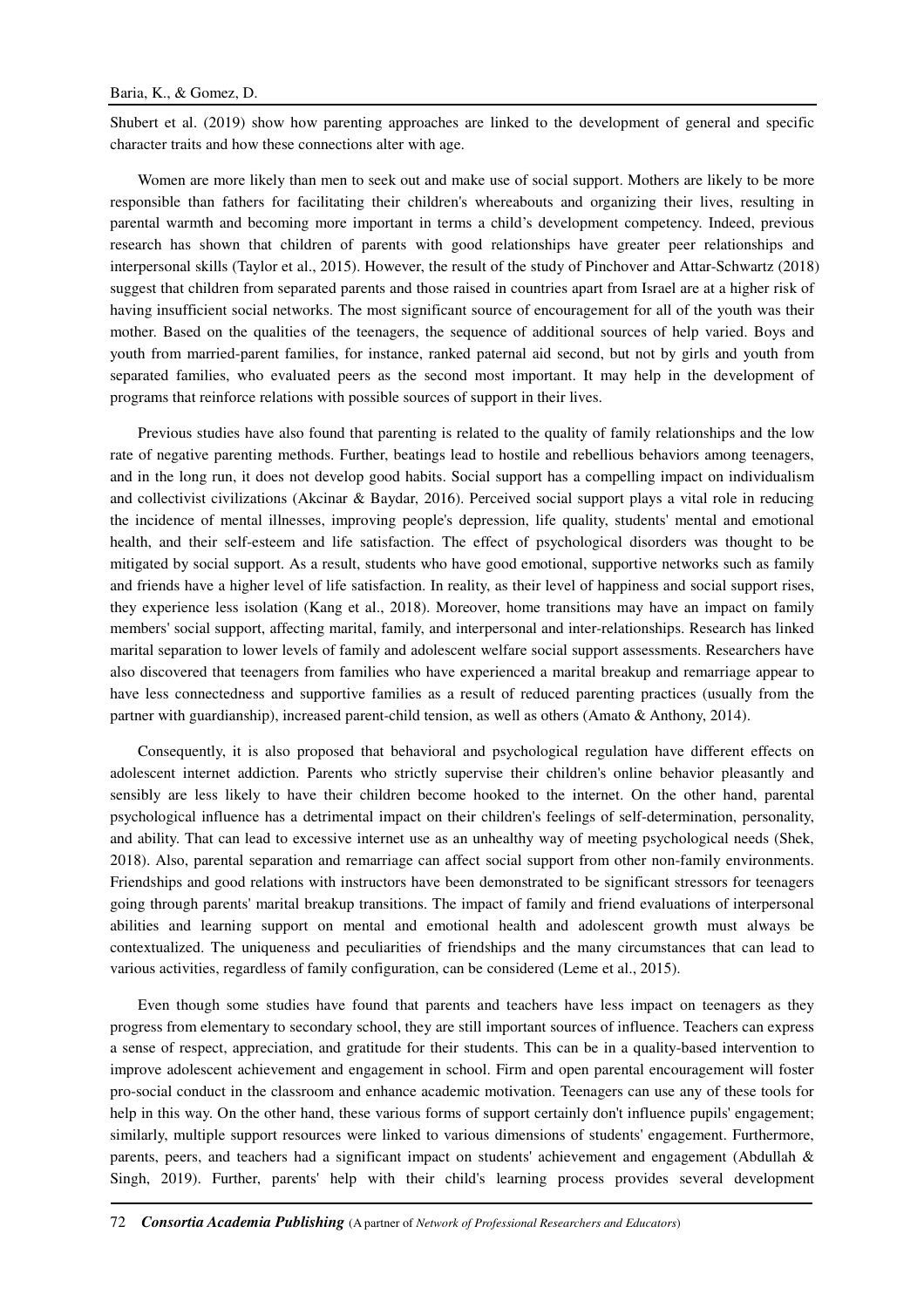opportunities. Parental engagement in children's learning increases child confidence, behavior, and academic performance across all topics and encourages better conduct and social adjustment. It is also noted that family participation in education encourages children to become productive, accountable parts of society as adults. If parents are interested in educating their children, it is equivalent to saying that the school is proactive in improving or growing among students. As the participation of parents grows, teachers and school administrators often increase the chance to enact quality education reform (Sapungan & Sapungan, 2014).

Pupils and family networks must help incoming students adjust to a new academic environment by re-establishing a "supportive culture" at either the institution and at home. It's crucial to emphasize that kids establish their informal social support to satisfy their individual needs. Social networks' formation was significantly influenced by sociocultural norms and values, suggesting that students meet peers with similar sociological backgrounds and ethnicities. They were able to openly confront intellectual and social difficulties since they were members of their indigenous groups (Awang et al., 2014). In terms of child welfare, the strengthening of the informal family social support network is a significant step towards improving the safety net for children. Social support is a concept that is recognized as important for mental health in a range of occupations. Children's inclusion in care is said to be influenced by a lack of motivation. A favorable effect on family social support is considered as a coping mechanism for child safety, and social support may be an intermediate outcome for children's social aid homes, with advantages developing over time (Corwin, 2019).

Peer support is psychological or academic assistance for members in a social circle, as well as offering a "listening ear." In teenagers, peer reinforcement leads to more minor misbehavior concerns, better educational outcomes, more life satisfaction, and less emotional stress, like anxiety and depression. Peer reinforcement is crucial in the growth of adolescents in general (Wang et al., 2021). Moreover, peer support is an interactive learning environment, which can be characterized by students assisting classmates in learning topics, or even actual participation by learners with the same wealth and personal status. Although all academics agreed on beginning to follow, this mechanism of students' learning was already described in various ways by different scholars. Regardless of how scholars de ne mentorship, its general concept is to pair a relatively low child with a lifelong career just so the lower-level learner can improve his school achievement without being pressured by an institution, in just this case a "teacher" (Sarı et al., 2017).

It is recommended that 11year-old children should be more closely related to the influence of their peers rather than to the activities of their parents. However, the influence of parents and peers on children's aggressive behavior will provide parents and children with a more comprehensive picture of the potential impact (Loucaides & Tsangaridou, 2017). Conversely, it can be challenging to navigate the social world of peers successfully. However, engaging with virtual friends has been beneficial to persons with significant mental illnesses. Personal power and optimism can be used to combat discrimination in online networks. Access to incorrect facts or negative comments by others is also a risk. Researchers conclude that, based on current research, the advantages of peer-to-peer support appear to exceed the hazards (Naslund, 2016).

As a dynamic context, children's growth is believed to be influenced by peer relationships. Approximately 5% to 10% of children have persistent peer interaction problems, such as peer rejection and abuse. If peers play a substantial role in developing communication skills, children with poor peer interactions will be more susceptible to later-life mental instability. Because lesser children have fewer opportunities for meaningful adolescent interaction, they are more likely to be bullied. They are deprived of opportunities to learn natural, adaptive social behavior and social cognition (Shin et al., 2016). Moreover, peers impact almost every area of a learner's life, from the mundane to the extreme. It is well known that during adolescence, and peer participation can affect risk-taking behavior. However, the authors claim that the underlying developmental mechanisms are still poorly understood. They argue that empowering teenagers to become more capable decision-makers would be more successful (Ciranka & Bos, 2019).

Furthermore, during face-to-face and online networks engagements, kids seek benefits through their social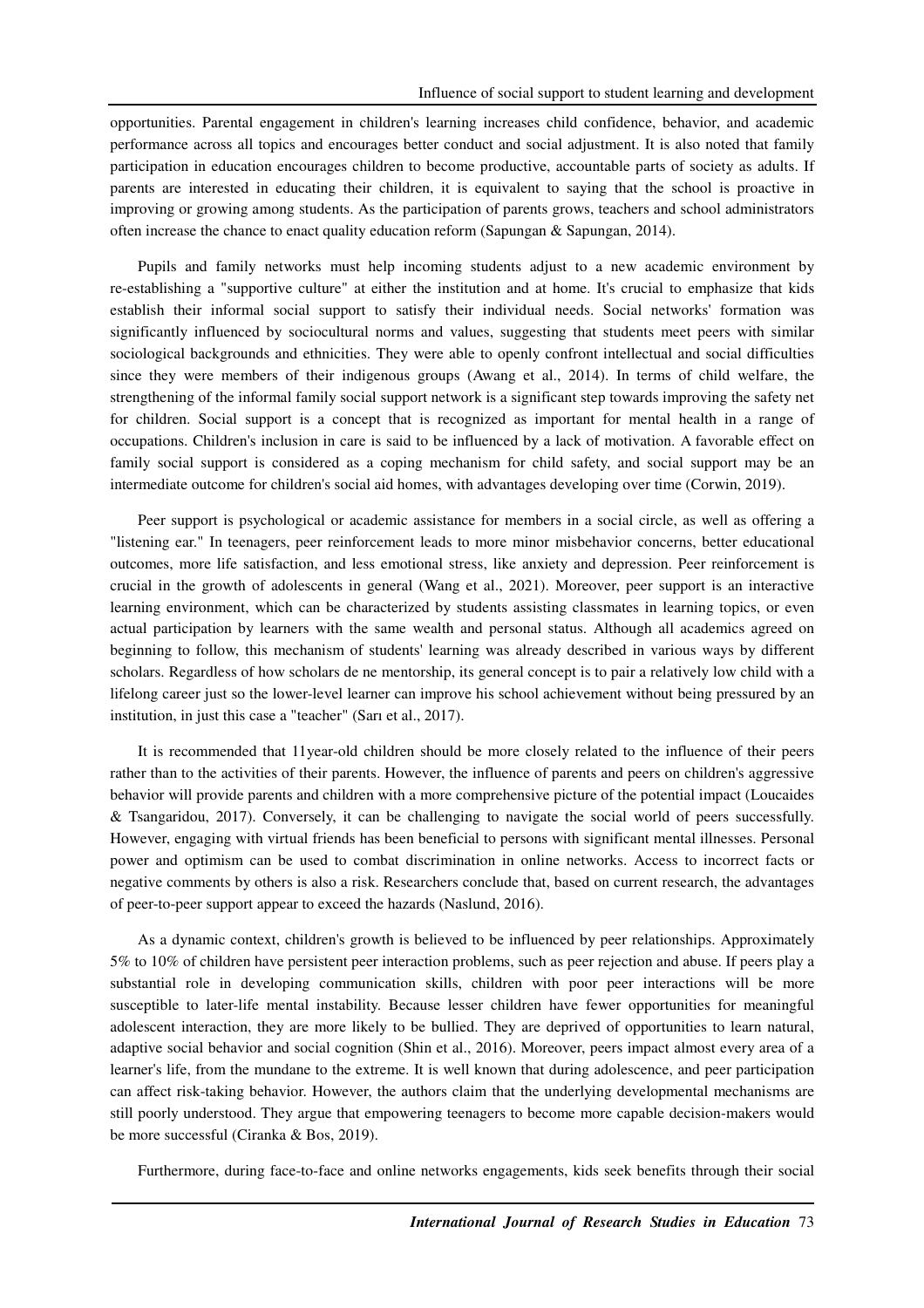network of contacts. These methods of assistance have been demonstrated to help people feel less depressed. Students who experienced higher amounts of positive affect are less likely to feel isolated in any way. For college students staying away from parents, peer support may be even more vital than family support (Wright et al., 2013; Bernardon et al., 2011).

To summarize, students who connect with their classmates regularly can better address each other's emotional demands by understanding their emotions. Peer assistance is as effective as licensed therapy and is significantly better than no care (Byrom, 2017). In addition, peers and family members are found to substantially influence pupils' levels of contentment, with family being the essential pillar of help (Basson & Rothmann, 2018). However, peer support seems to be more important than support from family, according to the argument, because undergraduates have more ties and common interests with their peers than their homes (Bernardon et al., 2011).

Nonrelative adults have no blood relationship or married life and are committed to the welfare of students. Neighbors beside home, educators, local leaders, and religious leaders are all examples. Youth and parenting programs should be expanded to include elements that enable young people and parents to seek resources for non-parenting adults (SNPs) to provide different types of social support that can help young people achieve various achievements. People with normal adolescent awareness (for example, relatives, institutions) should be aware of how they might influence young people in good ways (Gordon, 2011). University students with a lot of social support are more inclined to get a high sense of self-worth, which helps them succeed academically and keeps them emotionally exhausted. Perceived social support is a significant proximal context component that influences student learning and results from expectancies. Individuals' trust that adequate support will be available if required or characterize an atmosphere as helpful or coherent for teaching a given school domain have all been defined as perceived social support. Indeed, a rising amount of proof suggests a clear correlation between human happiness and social life (Rice et al., 2013; Jie Li et al., 2018).

In addition, neighborhood unity describes the sense of belonging and belonging of people in the community and the social support building that generates the social relationships of connection and participation. Neighbors should watch and monitor their children to create a friendly atmosphere, help with stress management, and socialize children in the neighborhood. Neighborhood solidarity may promote increased mutual interaction and social support (Saleem et al., 2016). Accordingly, individual lives impact the daily engagements, social contacts, academic, professional, and leisure opportunities, and wants and aspirations. Their surroundings influence children's growth and wellbeing. According to many studies, attending a low-income community council reduces academic success, and a sense of accomplishment increases the chances of becoming a teenage mother. It may harm on cognitive and emotional health (Owens, 2017).

Similarly, building knowledgeable student groups often require educators to do an excellent job in their respective fields, develop a mentoring plan, and articulate course materials and goals. These teachers promote students' interests through debate, execution, interactive experiences, and group activities. Active education happens whenever teachers attach appropriate resources to the lives of students. The nest teachers set high standards, push students beyond of respective familiar environment, engage students in fun and interactive development, and express compassion about their pupils' training and development (Paolini, 2015).

Although families play a critical part in supporting their children, various loving people can often be helpful throughout puberty, particularly whenever they have problems. When comparing classes, vast variations in person and contextual characteristics are observed, with improved results for adolescents who get help from someone who is not a parent. Such as successful handling mechanisms, greater self-esteem, and identity determination are all examples of coping mechanisms. While the results suggest non-parental people get a favorable impact on various facets of a children's wellbeing, Further studies are needed to understand better why non-parental individuals support youngsters in their early adulthood (Mirković et al., 2021).

Both parents and significant non-parental adults (e.g., neighbors, extended relatives, educators, mentors, and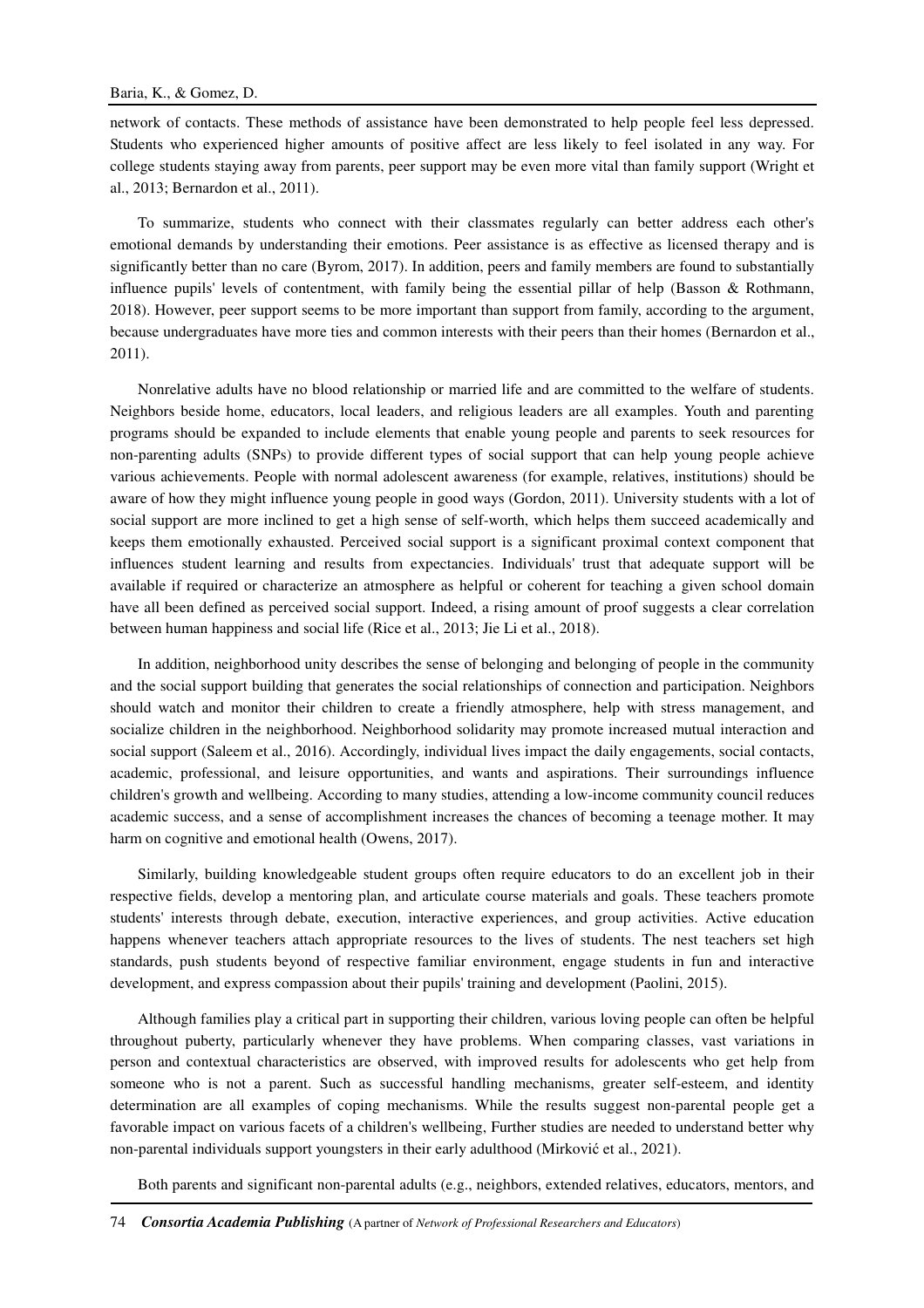trainers) play an active role in fostering positive youth development. It seems to be necessary to recognize the nonparental influences on teenage growth. Furthermore, adolescent involvement and characteristics of critical non-parent adult interactions have been linked to various emotional, racial, and psychological functioning throughout adulthood (Bowers et al., 2015).

For example, older neighbors help to the area's enhanced quality of care for families and children. The contributions of older neighbors mean that they help children build social capital. Older neighbors can support children's well-being by increasing their social value (Jespersen, 2021). Similarly, as young people are becoming more attached to adults who aren't their parents, more information about the pro les of them who have and don't have caring non-parental adults, as well as how they pro t from these relationships, is needed, just like students begin to form adult identities during adolescence. As happens, teachers play a crucial role throughout this process. On the other hand, increased workloads and compliance requirements on educators hurt adolescents' feeling of belonging at school and their behavior, psychological, and academic development (Ibrahim & Zaatari, 2019).

Further, youngsters with spontaneous mentorship demonstrated higher active parenthood levels than adolescents who lacked genuine advisors, indicating that fostering provided a valuable bene t. Youngsters with the most linked intuitive mentorship ties had positive communication skills and emotional health than those with less or no spontaneous mentoring interactions. The youth engagement partnership's essence has likewise reduced the impact on participating-monitoring parenthood for adolescent development (Hurd et al., 2013). On the other hand, teacher factors affect poor performance or failure in the class. Teachers must exemplify desirable values such as dedication and enthusiasm to improve students' academic performance. Teachers must be able to instill these values in their students and colleagues. They must also have positive feedback that will assist students in their growth (Okoedion, 2019).

#### *2.2 Students Learning and Development*

Children begin thinking as soon they are born, but children gain knowledge at quite a high rate during their formative days. It lays a vital foundation for long-term success because individuals looking for something and being educated from infancy to eight years old have a powerful meaning for their health, growth, and knowledge. Physical health and wellbeing are a frame of someone's being linked with health and health results and signifies an individual's right to do specified activities or tasks. Students' physical health and wellbeing knowledge, understanding, and skills enable them to be resilient, develop a growth mindset, establish and sustain fulfilling relationships, conduct health promoting judgments about personal education and wellness activities, and build the necessary skills and knowledge to promote their own and others' wellness. Physical health and wellness are essential critical elements in a person's overall development. Positive and motivating physical and social interactions with children allow them to develop positive attitudes (Lynch & Soukup, 2016).

In a similar vein, physical health is an essential component of learning and student success. Health is similar to the development of children and young adults. Extensive research indicates that frequent physical exercise encourages healthy growth, and it has numerous advantages for physical, mental, intellectual, and interpersonal health, all of which contribute towards knowledge. There has been plenty of experimental evidence involving older kids and adolescents to reinforce the concept that regular exercise provides many of the same health advantages to children and young people (Committee on Physical Activity and Physical Education in the School Environment, 2013). As a result, academic achievement is closely linked to students' mental state and welfare. Physical and psychological wellbeing are deemed to be the most important aspects of wellness by participants. The status of an individual's intellectual, emotional, and cognitive experience is known as psychological health, which affects how they think, interpret, behave, and interact with others. Mental illnesses that go untreated mental problems seem to be more likely to experience a negative impact on academic performance (Huang et al., 2020).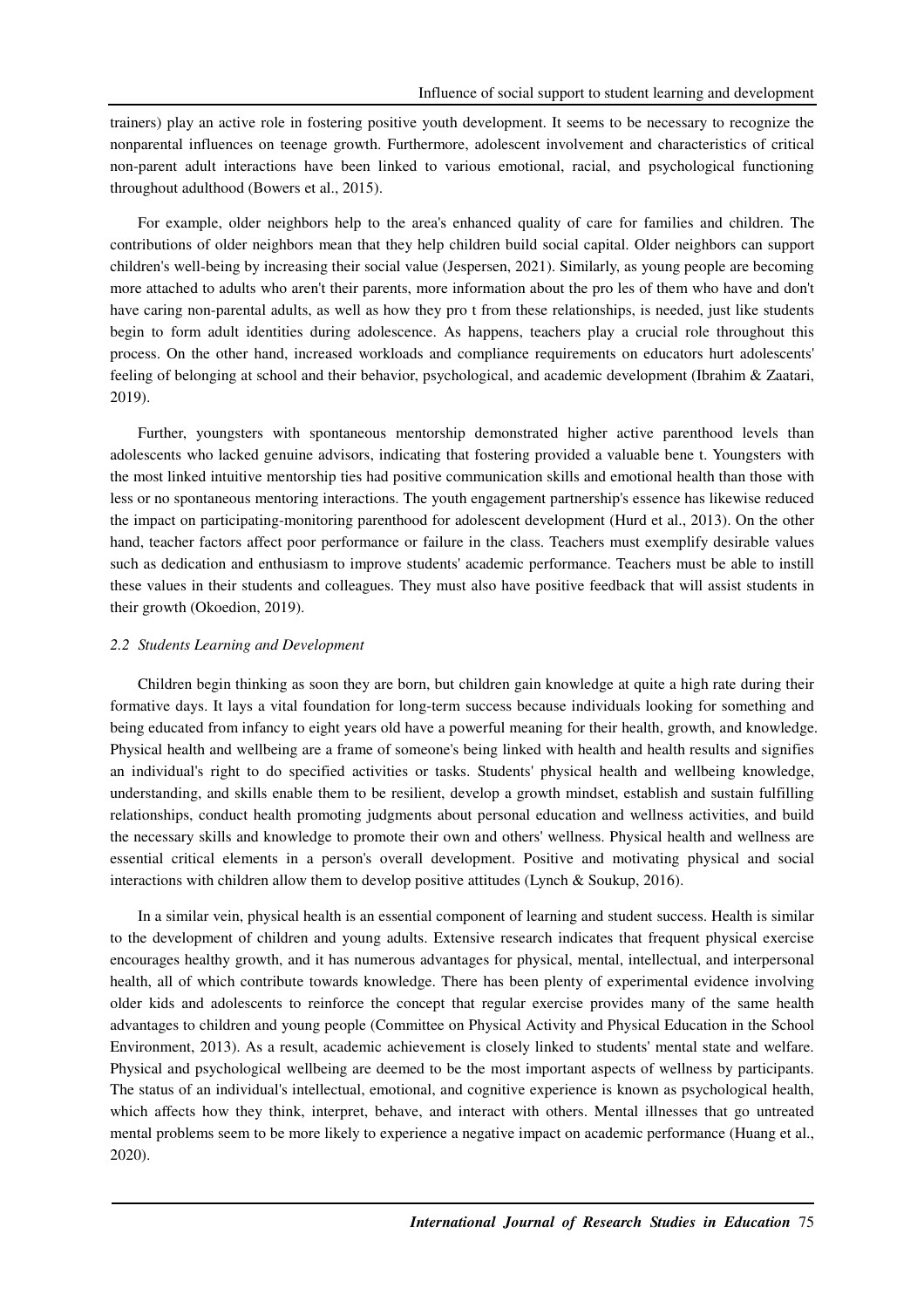Furthermore, adolescent lifestyle habits often influence adult wellbeing. However, it may be difficult for young people with mental disorders to participate in optimal or even good health practices. The human body can be compromised and raise the chances of health issues and impaired psychological wellbeing when attitude (depression or stress) providing excellent or able to handle good behaviors like physical exercise, balanced diet, and proper sleep. In particular, for adolescents facing emotional trauma, there seems to be a clear link between limited physical activity and a vegetable diet (Arbour-Nicitopoulos et al., 2012; Herbert & Cohen, 1993; Nigg & Amato, 2015). Similarly, it is worth engaging in late childhood sports because it has a bene cial impact on cognitive and emotional functions. However, few studies have focused on the effects of sports on pre-pubertal cognitive function or the cognitive function of different sports disciplines. Such awareness may help develop pre-adolescent training programs to enhance cognitive tasks that are essential to a given sporting discipline (Bidzan-Bluma & Lipowska, 2018).

Consequently, there is a natural correlation with positive actions between emotion, mental wellbeing, even cognitive and emotional wellness that can last into maturity. These behaviors can have a significant impact on growth, including optimal cognitive, physical, and intellectual development and adverse effects on anxiety, sleep, and opinions. Therefore, changing those habits to boost overall wellbeing and teaching techniques (including modeling), an ultimate component of an effective quality improvement mental healthcare program, could assist young people in learning how to maintain certain good habits (Shevtsova et al., 2017; Preyde et al., 2018). Concerns about learners' wellbeing in university education settings are increasing. As per studies of both the primary and higher education industries, there have been significant correlations among school wellbeing, career excellence, and overall learning goals. Students at universities are becoming more isolated, anxious, and stressed, and these factors were very well drivers of poor academic and personal health outcomes (Zandvliet, 2019). However, it is one of the pressing challenges that teachers face nowadays. Education's primary aim should be to encourage happiness. Mental wellbeing and wellbeing are becoming increasingly critical as modern society becomes more diverse. As a result, we're hearing more and more stories of abuse, violence, bullying, and depression (Student Well-being, 2019).

Notably, research had found that there are connections between social wellbeing and academic performance. According to a major research report, better sleep quality has improved academic performance and daily learning goals. Furthermore, cross-sectional, observational, and several studies found that increasing physical activity and doing solitary durations of exercise improve grades and cognitive performance (Flueckiger, 2017). Social connection refers to the strength of people's social relationships, mutual connections, or shared possibilities. Connectedness could always focus on initiatives intended to improve the protection of young people. Unfortunately, the lack of intercultural communication skills was the most significant barrier to cultural and academic adjustment, according to a survey of 12 international students at Massey University. Cultural compassion and open-mindedness have been linked to academic performance as well as emotional wellbeing. It has the potential to improve educational results (Meng et al., 2018).

Including young people who have severe interpersonal difficulties (for example, cyberbullying, blockage, exclusion), they live in a poor place with a high crime rate, especially with guardians and institutions. They are indeed capable of preventing such various psychological conditions. Increasing the family link and improving parenting (e.g., supervision and explicit communications) may help promote closeness) and result in better youth outcomes. Therefore, ties to compassionate people play an essential part in psychological healing and creating an upbeat personality. When all these children felt "cared about" by somebody, they recounted a cascading of beneficial effects, such as belongingness, inclusion in essential interactions, and confidence in their talents (Foster et al., 2017; Thomas et al., 2012; Noble-Carr et al., 2014). Social life is defined as social trust, positive participation, intellectual integrity, cultural relationships, and communication. Students' learning is affected by these attributes or factors. It benefits people's maturation as well as their financial health. According to numerous scholars, it is thought to influence the growth of learners' critical thinking skills significantly. It instills and retains their excitement and provides emotional support, all of which are essential for building confidence and enhancing the learning process (Sultan, 2020).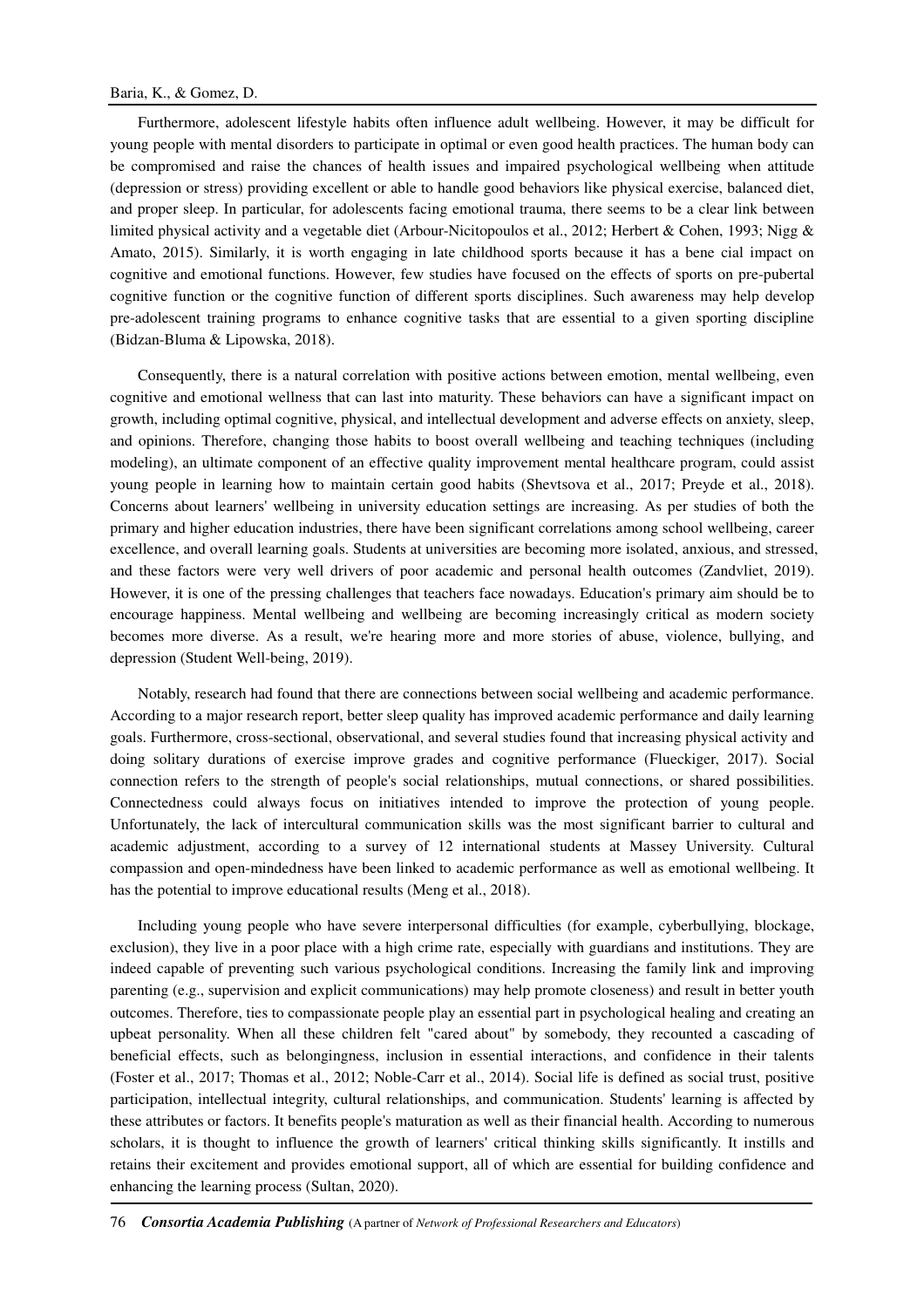Social-emotional development is an improvement over time in children's ability to respond and communicate with their social environment. Great opportunities can be found in high-quality classrooms where children have daily interactions with warm and caring teachers. According to a study, children of unhappy mothers have an insecure attachment, low emotional regulation, insufficient cognitive and language processing, unsatisfactory academic performance, increased internalizing and externalizing problems, and less good social skills and social relationships. The emotional climate is one of the most critical aspects of a healthy classroom environment (Yan, 2016). Early psychosocial and social interactions with relatives and relationships with adults and children help shape academic and personal performance and other areas of development. Children get the trust and qualities required to form connections, resolve issues, and deal with problems as they learn social and emotional abilities. Uniquely, academic success is also influenced by emotional development and interpersonal skills. Compared with children with weaker self-control, children with better self-control grow into adults with better health, higher salaries, and fewer financial problems (Halle et al., 2016).

Children's cognitive and emotional development is an essential determinant of school and personal achievement in the present and future. Students learn how to successfully express their feelings, achieve their desires, and manage connections whenever educators react favorably to students' psychological manifestations and assist them in critical thinking and perspective-taking. Teachers who pay attention to and respond to their students' actions and interests help them learn more effectively. Children are competent learners who create their information by involving their surroundings, according to child-centered beliefs. Students learn better when educators are aware of their actions and desires (Lang, 2016). Academic emotions are feelings that are strongly associated with educational experience, classroom management, and success. Pleasure, trust, anger, frustration, and anxiety are all academic emotions. It is possible to differentiate between positive and negative academic emotions. Positive emotions have been shown to increase performance, while negative emotions may have the opposite effect. In addition, positive emotions can help students concentrate and think more clearly, increase academic engagement, and improve academic performance (Dong, 2020).

In addition, children who have improved their personality traits exhibit a greater degree of social maturation, psychological wellbeing, and academic success than those who have not fully grown their emotional skills, according to studies. These young individuals are said to have worse general wellbeing than the first group, including severe depression. They are often more likely to be in violent relationships and to be engaged with addictive substances (Brackett et al., 2015). Schools will offer a rare opportunity to promote youth social-emotional growth. Through interaction with family members, peers, non-relative adults, and course opportunities, some young people can strengthen their mental health and interpersonal skills. It may bene t those who do not have these experiences beyond the school to build social-emotional learning abilities, interpersonal skills, and responsible decision-making (Elias et al., 2015). Consequently, teachers also have a fundamental part in social-emotional learning from children who do not have chances at family or in their societies, who are at risk of educational and behavioral failure. From the perspective of a teacher-student relationship, Dialogue Journal will promote cooperation and trust between teachers and students (Konishi & Park, 2017).

The relevance of general competence to children in later years results in demonstrating "as children begin to improve social and emotional skills, they acquire the trust and skills required to create relationships through environments, solve problems, and overcome challenges." Social-emotional skills and techniques are built from a sociocultural perspective as children engage in sociocultural activities. Children develop various character traits and knowledge that enable them to recognize and control emotions, achieve goals, respect others' perspectives, feel and show compassion for others, develop and maintain relationships, behave maturely, and deal constructively with individual interactions (Halle & Darling-Churchill, 2016). Children spend more time in school than almost anywhere, and what happens in school significantly impacts their social and emotional development. Paradoxically, teachers begin to give them less as children grow older and expect more autonomy, respect, and power. Compared with the early elementary school, the characteristics of the elementary school and the late middle school are increased teacher supervision and discipline, while the students' choice and self-management are much less (Schonert-Reichl, 2011).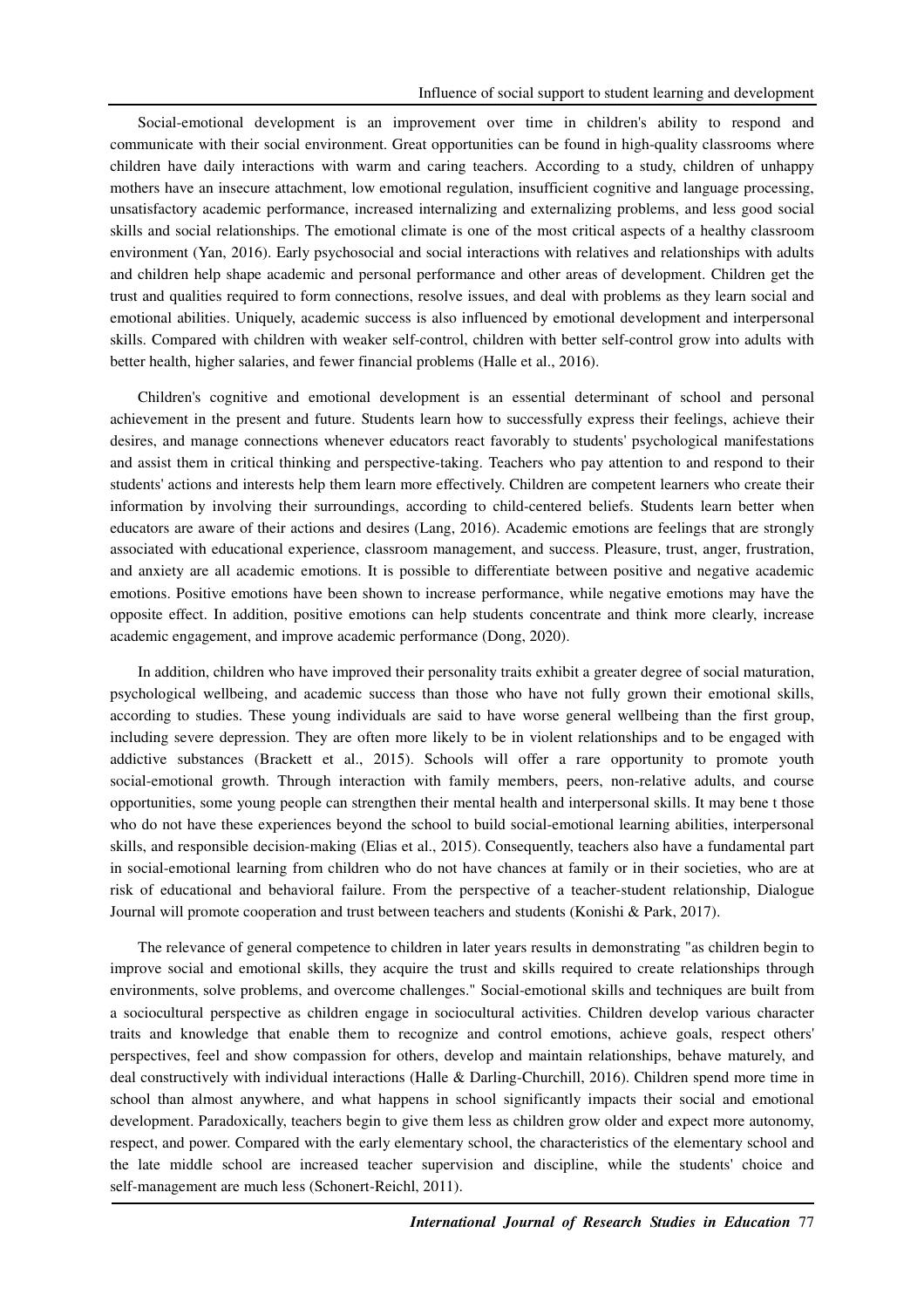### Baria, K., & Gomez, D.

Better psychological results are consistently related to more excellent school experiences among children and adolescents. Two cross-sectional analyses using multilevel modeling from the National Longitudinal Study of Adolescent Health showed that students with greater school experiences had lower levels of depression symptoms. According to research, a typical school experience predicts potential depressive symptoms (Yang, 2017). School belonging affects students' psychological, social and academic outcomes. Particular consideration is the effect of school's quality, the learning atmosphere, and relationships between teachers and students. As a result, students with a higher self-identification are more likely to show improved intellectual and psychological performance, increased motivation and enthusiasm towards school, and fewer mental and social challenges (Chiu et al., 2016).

Research shows that student satisfaction is related to their perceptions of justice and equality-related behaviors. Students' satisfaction was found to be predicted by their evaluations of their reasonableness, work schedules, and time demands, as well as instructive management strategies such as explaining grading procedures, providing feedback, and course policies (Chory et al., 2017). Feelings of dedication and attachment affect many students' decisions on whether or not to pursue their studies. Students who struggle to form friendships on their own may feel alone, as if they don't belong, and may drop out. According to research, students who are more academically and socially connected to their schools are more likely to remain in college than those who are less connected (Zinke, 2019).

Being tired indeed makes school more challenging. Students have a harder time demonstrating curiosity and interest. It's as if you're dragging an extra weight around with you. The way students feel at school has a meaningful impact on both their academic success and overall well-being (High school students, 2020). The student's self-concept affects their academic success. Given this, it is the responsibility of teachers, parents, and all stakeholders to consider various factors that may affect positive child self-conception when engaging with or communicating with children. They must also support, track and supervise students to make a certain amount of effort in learning, improving student academic achievement. On the other hand, healthy companionship is related to expanding support and tolerance for school, while the negative relationship is related to leaving school (Crawford, 2013; Garcia-Reid et al., 2015).

Use of After School Time is a non-academic goal and potentially has significant consequences for youth development outcomes. Any out-of-school programs directly or indirectly seek to minimize violent misbehavior and another negative attitude inside and outside of school, reduce drug use, enhance social and emotional performance, and increase school participation and attendance. Factors that lead to post-school programs that reach beyond the educational goals to wellbeing (Durlak et al., 2010). After school events are essential to support student participation because they appear to be both organized and enjoyable, however, most school administrators in the United States are concerned about their students using social media after school time. Adolescence was a period of development long before Snapchat and Instagram, when students took risks, navigated turbulent interpersonal relationships, and tried to accept their selves. On the other hand, social media has become an essential element of such dysfunctional processes (Herold, 2018).

Researchers from the University of Eastern Finland and the University of Jyväskylä investigated children's and mothers' interactions with homework concerning academic performance. Children whose mothers gave them assignment help when they asked for it while also allowing them to work independently persevered longer in tasks and did better in school in the long run. Moms who gave very concrete help, such as sitting down every night to go through every homework assignment even though the child hadn't asked for it, had children who were less consistent over time (Sparks, 2018). Youth who spent more than an hour watching television have been less optimistic and had a more deficient feeling of self-efficacy than with students who spent fewer hours during weekdays. Also, it has been revealed that as gaming increases, social awareness declines. Children engaging in excessive technology usage during classes, primarily playing online video games and television watching, had more adverse effects than children engaged in other practices (Schonert-Reichl, 2011).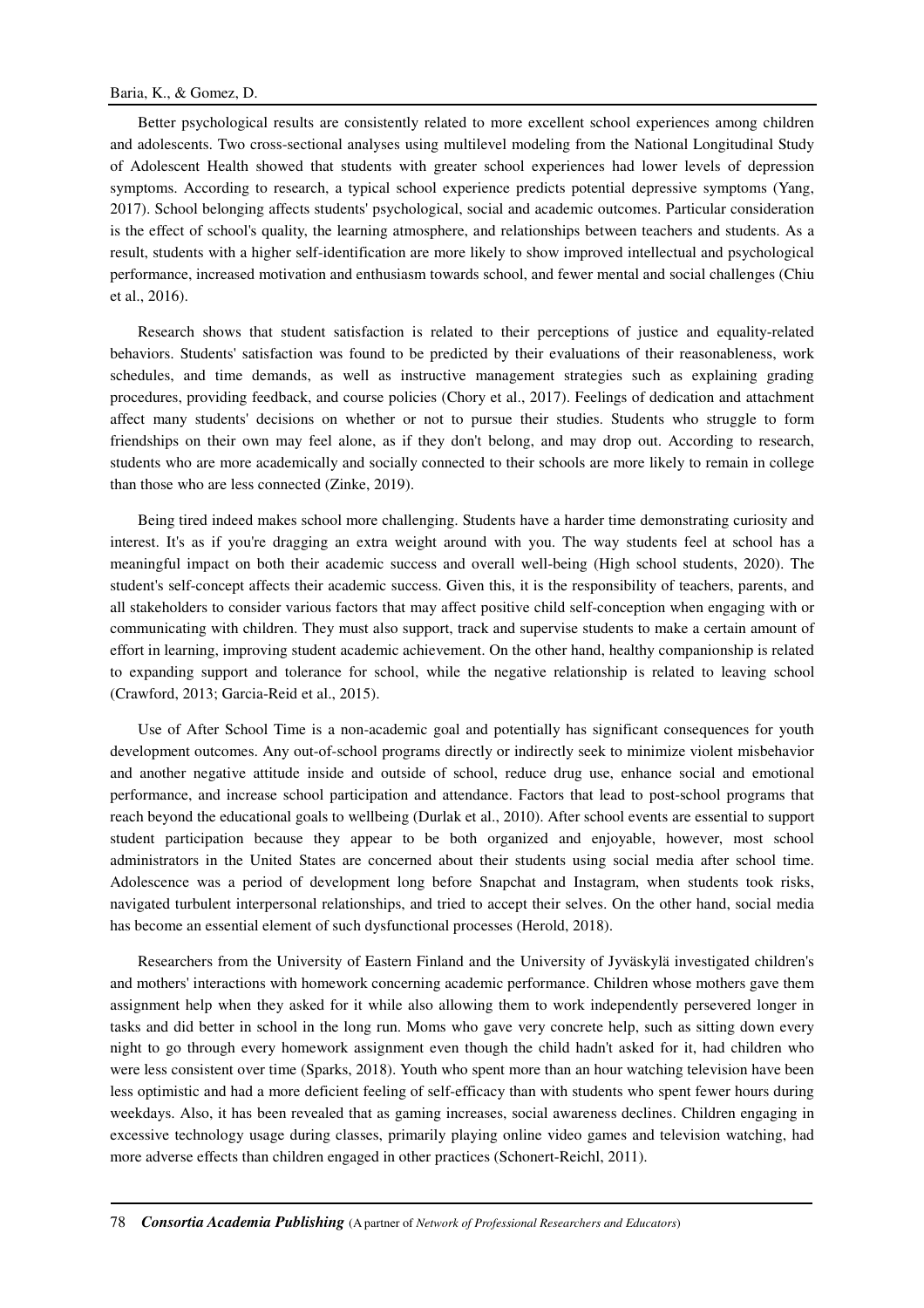Furthermore, adolescents' health and wellbeing have been seen as both a challenge and an opportunity during after school hours. Researchers have emphasized the benefit of utilizing after school hours as a unique chance for offering skill training and enhancement experiences for teenagers. On the contrary, the increase in youth risk behaviors like abuse, smoking, drinking, and drug use linked to worthless use of after school time. Given the increasing evidence demonstrating the educational importance of after school services for the healthy development of teenagers, they have been viewed as a separate school within the educational system that complements and enhances daily after school activities (Lee et al., 2017).

#### *2.3 Correlation Between Measures*

The results of several surveys showed that the relationship between social support and student learning and development is an accepted fact. Like, the presence of good social support can lessen the impression of the problems as a threat to one's wellbeing. Also, students are surrounded by powerful role models in their lives, such as their parents and families, characters on children's television, peers in their circle, and teachers at school. If an adult is continually shouting, the child is likely to imitate their actions. It's worth noting that praising a child's actions raises the probability of the behavior continuing exponentially (Gauna, 2017). Furthermore, instructors' social support influences the development of the indicators of students' engagement in school, presented by school involvement, school characteristics, and the utilization of self-regulated tactics. Learners' who are supported by their teachers will tend to meet up their desires to a greater degree, which, thus, decreases distraction and degenerate behavior (Wang & Holcombe, 2010).

Numerous previous researchers have found a strong link between social support and student well-being. For instance, social support helps youth with problematic conduct to feel less stressed and depressed. Race, housing circumstances, employment position, educational attainment, and home incomes have all been essential factors in fostering student happiness. This emphasizes the importance of making a context-based inquiry into social support and student well-being (Asante, 2012). Based on the findings, students' acknowledged support (from family and teachers) boosted their confidence and improved their self-image. Students who described their parents and teacher as supportive appeared to report higher self-beliefs. Such students, in general, feel confident in mathematics learning, which in turn influences their self-concept. The results affirm the significance of social support in terms of students' academic affective disposition (Bofah & Ntow, 2017).

Stated on the findings of past studies and the current studies showed that social support and academic achievement have a significant favorable association. Furthermore, the more a person's perception of social support, the greater the extent of adaptation they may make to lives' problems and pressures. Moreover, the findings of the current investigation revealed that there is a link between solitude and academic improvement (Sadoughi & Hesampour, 2016). All future interactions influence by a sense of stability in social relationships, which begins with one's initial attachment bonds as a child. Due to their decreased social flexibility, they are more likely to be triggered. Their vulnerability and worldview are more pessimistic. They have experienced many social adversities before and may react more negatively to social distancing. On the other hand, it can provide emotional and behavioral tools that can mitigate the negative impact of early adversity in social relationships on loneliness (Ejlskov et al., 2020). Moreover, large family size, illiteracy on the parents, poverty, family pressure, socioeconomic status of the family, family illness and death, and lack of support from family and friends are all factors that can influence a student's learning and development. Students' development success suffers as a result of a lack of support from their families. As a consequence, it may affect on the student's learning and development, leading to emotional issues, a lack of focus in class, and a lack of self-confidence (Okoedion et al., 2019).

Also, drive to adopt healthy and risk-reducing habits; the sense of being acknowledged; perception of possible challenging events as less frightening; increased feeling of control; enhanced self-esteem and influence. On the other hand, the atmosphere of social care will affect the time and degree of expression of these acquired characteristics. Positive social care has also been shown to reduce the genetic risk of depression in children who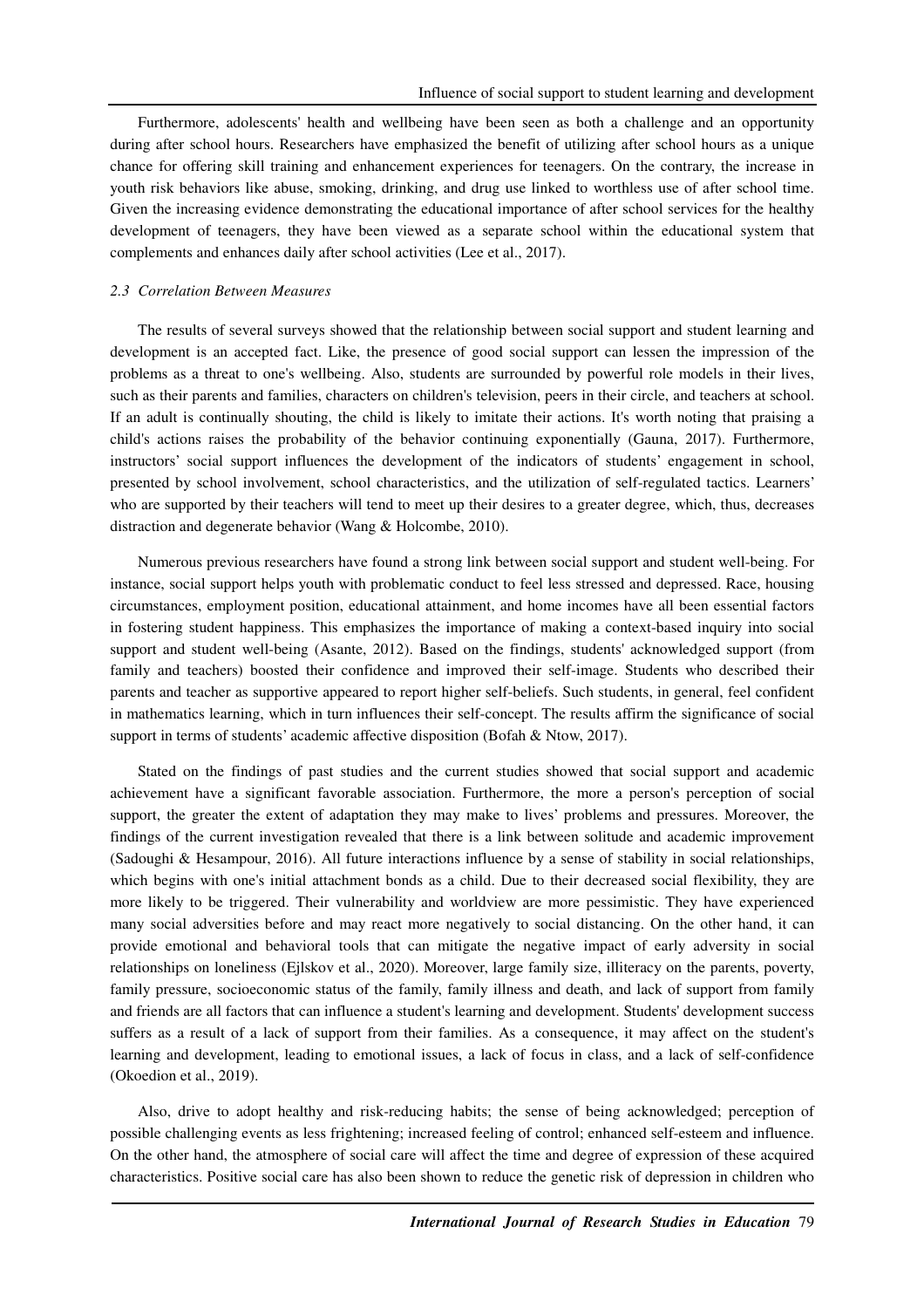have been abused (Southwick et al., 2016). The aforementioned readings have relevance to the study since they are the base of the formulation of the research problem. The relevant research and literature provided will help researchers develop questionnaires that are used to create links between social support and student learning and development. Furthermore, the relationship between measures takes into account the existence of a wider relationship in order to confirm the theory. In other words, the readings also explain the link between the study's measurements. The researcher considers that there are other elements underlying which provide insights and elucidations to work on hand. Indeed, the literature mentioned above studies lend support to the findings of the study.

#### *2.4 Theoretical Framework*

This study is anchored on the sociocultural theory that came out of the work of psychologist Lev Vygotsky. He felt that family, peers, and caregivers, in general, were vital in the development of higher cognitive skills. His sociocultural theory shows that social interactions that occur under relevant circumstances have a significant impact on learning (Vygotsky, 1978). In this regard, the child's immediate environment and family members form a crucial social atmosphere for the child's growth and development. Bronfenbrenner's ecological theory (1979) supported the idea of Lev Vygotsky when he highlights the relevance of the surrounding in childhood development. Bronfenbrenner believes that a students' diverse development cannot be understood without considering the child's more significant socio-cultural factors. He established four layers of environmental impacts on children within the ecological theory of development: Microsystems (family, schools, peers, and community), Mesosystems (many Microsystems acting together), Exosystems (the larger environment), and Macrosystems (education, religion, social system). Society's perceptions regarding children and child development influence raising children's practices and probably reflect the unique outcomes recognized in society at the exosystem stage. Schonert-Reichl (2011) identified Middle childhood development is concerned about social-emotional development, school experiences, social connectedness, physical health and wellness, and after school time use.

Further, Erikson's psychosocial development theory (1959) is concerned with the everyday actions in the social environment. It seeks to describe and comprehend how individual overcome ordinary social obligations, particularly personal relationships and views toward society. The middle years of childhood have been characterized as a period of "industry versus inferiority" (Erikson, 1959). At this stage of development, children ought to be involved in various activities that they enjoy and even allow them to develop competencies through the acquisition of new abilities. From a theoretical standpoint, Buunk et al. (1993), Peeters et al. (1995), and Cheuk and Wong (2000) investigated the negative impacts of social support at work. From the viewpoint of equity theory, Buunk et al. (1991) investigated the detrimental effects of social support at work. They discovered that, regardless of the effect of perceived emotional exhaustion, a lack of mutual recognition (receiving too much or too little support) is linked to increased adverse impact. They studied whether receiving social help can lead to sentiments of inadequacy, reliance, and inadequacy.

#### *2.5 Conceptual Framework*

In Figure 1, the conceptual model of the study reflects the independent variable - social support, and the dependent variable - student learning and development. Communication, asset and information exchange, and passionate and mental assistance are all included in this comprehensive design. The social support indicators are: family support; peer support; and nonrelative adult support*. Family support* refers to the act of protecting to increase tolerance for unfavorable life events. *Peer support* refers to showing a meaningful, favorable association with children's positive adaptation and providing them with self-confidence. And **nonrelative adult support** provides a protective effect through enhancing individuals' learning resources as well as community resources knowledge, understanding, and utilization (Gordon-Hollingsworth et al., 2016).

The indicators of the dependent variable are based on the five dimensions of middle childhood development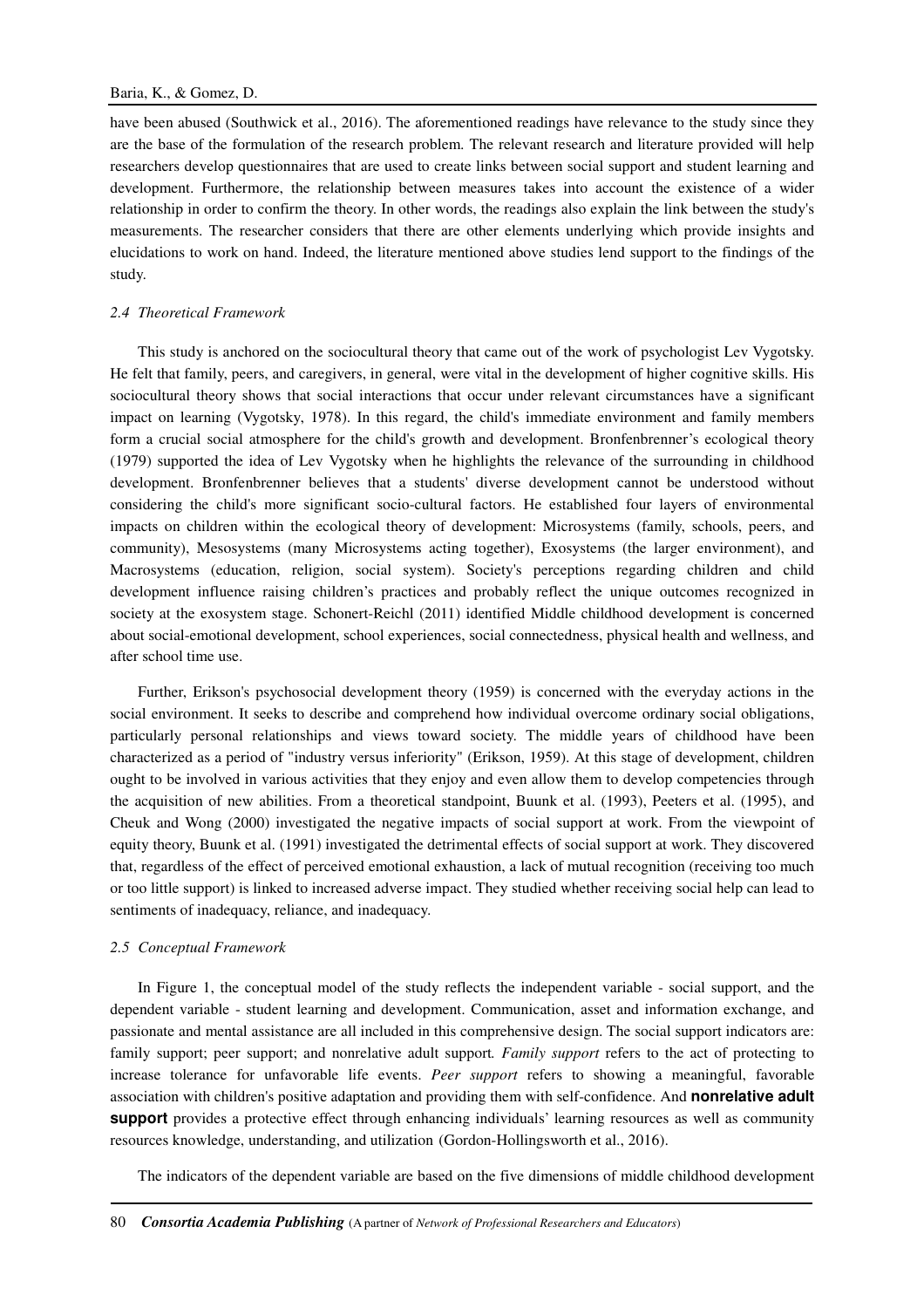of Schonert-Reichl (2011) which are: physical health and well-being; social connectedness; social and emotional; school experiences; and use of after school time*. Physical health and well-being,* when a middle-schooler is healthy, it seems to be more interested in school, feel a connection to their mentors, feel more motivated in participating at school, and become less likely to be bullied or mistreat by others. *Social Connectedness* is an it is a defensive quality that would have the most link to a child's welfare and development; *Social and emotional development* is the abilities or skills that allow us to "feel" and optimistically attach; *School Experiences* may be a significant indicator of their emotional happiness and academic achievement; and *Use of after school time* can have been a healthy individual and interpersonal growth, feelings of closeness at school, educational achievement, and fewer behavioral issues are all factors that have a significant influence on well-being (Schonert-Reichl, 2011).



*Figure 1.* The Conceptual Framework of the Study

#### *2.6 Significance of the Study*

This research is important to the researcher because it can help her better understand how to build an educational experience that suits her students. Social support plays an important role in students learning and development. This has been proven to improve psychological state and act as a protective shield against stressful circumstances. Family, friends, and community support have a significant effect on students' behavioral, social, and academic success. The importance of social support on students' well-being was demonstrated by the consistent results from cross-sectional research results (Awang et al., 2014).

The researcher believes that the highlights of this research will present exciting themes and issues that would help future researchers make further investigation implying to the effect of social environment on the students learning and development which results would benefit them. Future researchers may also conduct similar studies in other settings, thus enabling them to refer to this study. Moreover, the results of this study primarily will help determine if there is any relationship between social support and students learning and development which are relevant to the teaching-learning situations. In particular, it will benefit the Department of Education in the formulation of better programs that address the needs on the professional growth of teachers, thus enabling them to identify the best learning styles that address the learning needs of socio-culturally diverse students. This may also lead them to design educational programs that would improve the behavior of students towards learning. best learning styles that address the learning needs of socio-culturally diverse students. This may also lead them to design educational programs that would improve the behavior of students towards learning.

In addition, the results of this study will furnish information about the influence of social support on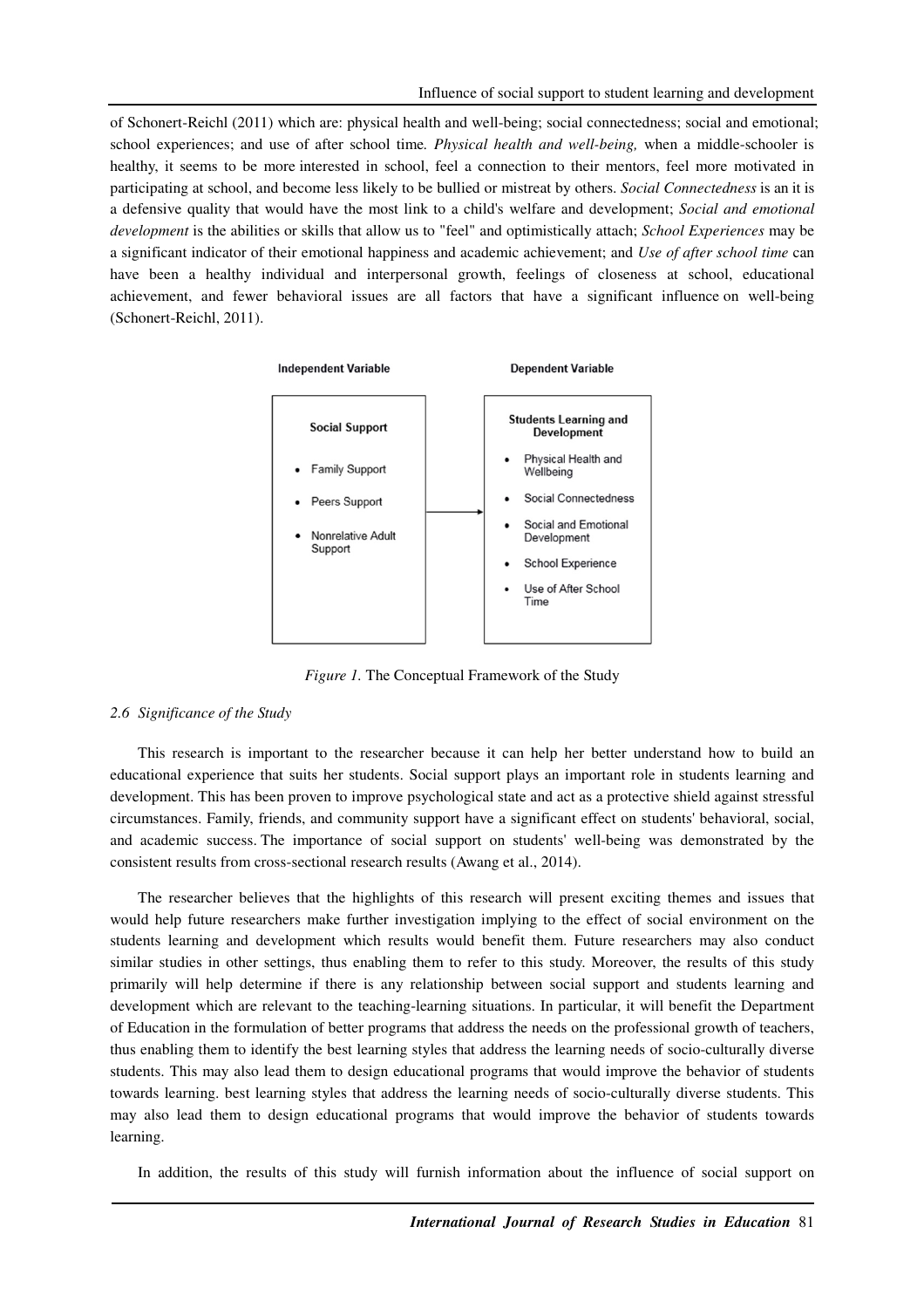students learning and development. The result will serve as a challenge to the school heads to initiate school-based training to reinforce the student's social support. For the teachers, the results will give them help in improving their skills in delivering their subject matter to the students and improve the students' teaching ability. It will also serve as an awakening call for them to note of the students' social support. Further, the students will be apt to consider the importance of their social support towards their learning and development, which may lead them to continuously develop their competence and improve their learning abilities to become more motivated in their studies.

# **3. Method**

*Research Design -* This study employed a quantitative non-experimental research design using causal effect approach. It is systematic, empirical, and it utilizes various methodological approaches and techniques. This was concerning the relationship between the variables of the study, which were identified and verified through the data from the survey questionnaire. Moreover, the primary purpose of the study was to determine the domains of social support and how they significantly influenced students' learning and development in the schools of New Corella District. The role of correlation research that interests the establishment of ties between at least two or more factors in a similar population or between similar elements in two people was a very significant part of the analysis (Curtis et al., 2016). The recognition of the affiliations and associations that have taken place between social events has become a further impetus for systematic studies in the social sciences as a whole, and this encourages different model variations between other study techniques.

*Research Locale -* The study results were specific to the settings of the grade six students in zone two of New Corella District in the Division of Davao del Norte. The possibility of the general applicability of the findings was limited to the scope and the sample. Davao del Norte was once recognized just as Davao, currently a province of the Philippines situated in Davao Region in Mindanao. The capital of Davao del Norte is Tagum City, which borders the province of Agusan del Sur towards North, Bukidnon near West, Davao de Oro in the direction of the East, and Davao City toward the South. The location of the respondents is located in Davao del Norte, which consisted of eight municipalities. Furthermore, the place of the respondents and the conduct of the study found in Davao del Norte, particularly in the Municipality of New Corella.

*Population and Sample -* The research respondents were the grade six students of zone two, New Corella District, Division of Davao del Norte for the school year 2020-2021. The total population is 357, and with Slovin's Formula, the computed sample size was at least utilizing 0.05 level of is significance. The sample size was calculated using Slovin's formula. In terms of precision, Kothari (2004) suggests that the sample findings represent actual state of the population within a given precision range with a confidence level of 95%.

In this study, the researcher described the inclusion criteria of the population (Grade six students) and location (In zone two of New Corella District in the Division of Davao del Norte). Contrary to that, the researcher also described the exclusion criteria of the population (Kinder to Grade five) and the location (Students outside zone two of New Corella District in the Division of Davao del Norte). Based on these inclusion and exclusion criteria, the researcher can make a judgment regarding the impact on the validity of the results of this study. The Respondents can withdraw anytime if they feel threatened with the conduct of the study. Participants have the right to pull out with the research at some stage if they wanted to do so. The respondents should participate based on informed consent.

*Research Instrument -* This study used two (2) sets of adapted and modified questionnaires to assess the social support and student learning and development of grade six students. Social support has three (3) indicators namely: family support, peer support, and nonrelative adult support. Each indicator has five (5) items. The dependent variable is the student learning and development with physical health and well-being, social connectedness, social and emotional development, school experience, and use of after school time as its five (5) indicators, and each indicator has five (5) items.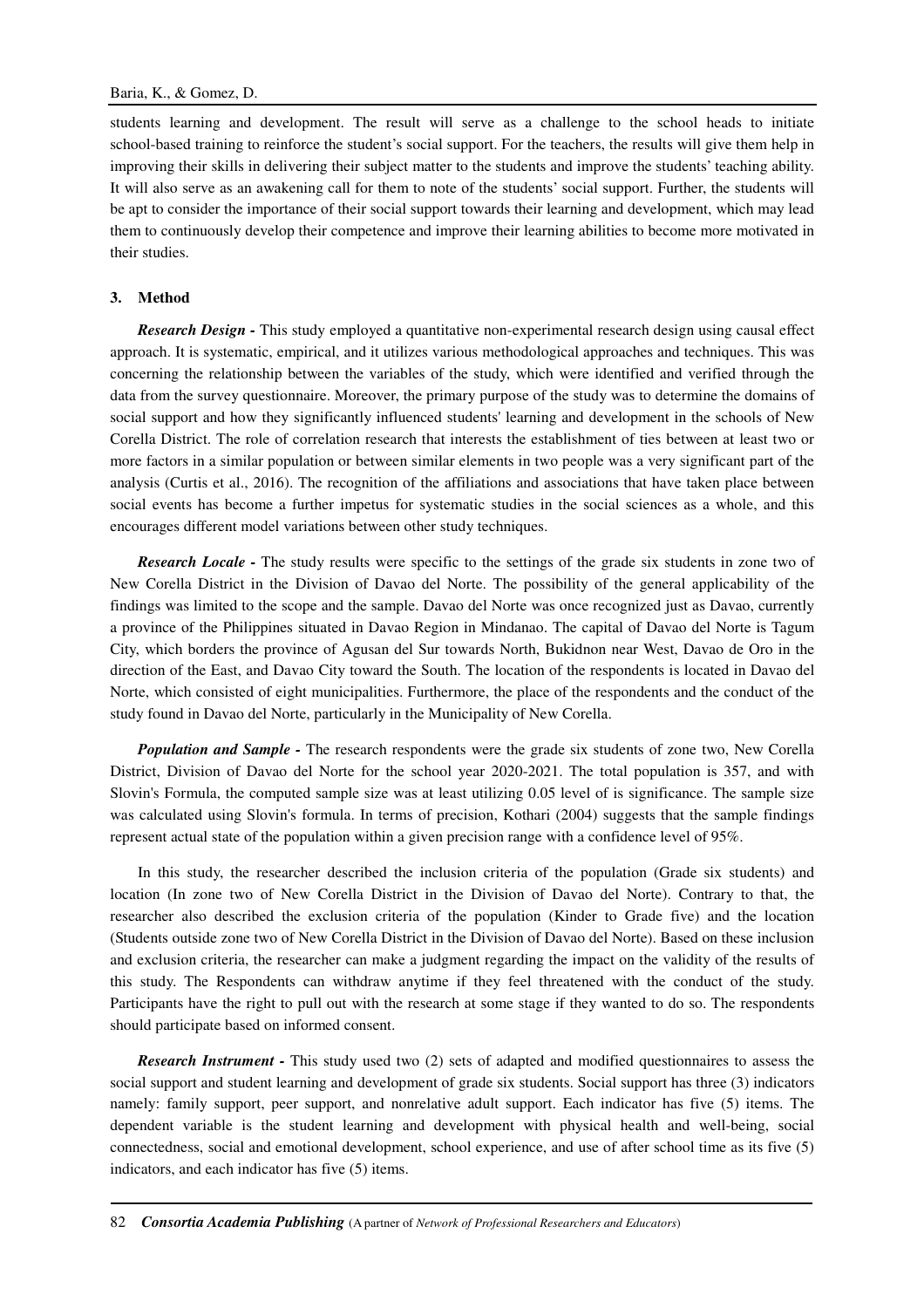The survey questionnaire had undergone internal and external validation and was submitted to a panel of experts. The questionnaire was content-validated by the external validators with a rating of 4.50, equivalent to very good. After it was edited, a pilot test was conducted among 50. The result was submitted to the statistician to test its reliability and validation of the terms using Cronbach Alpha. For the independent variable, Cronbach Alpha showed a result of 0.894 with a mean inter-item correlation of 0.358, which displayed an excellent internal consistency. While the dependent variable gained a Cronbach's Alpha of 0.914 with a mean inter-item correlation of 0.302 that bears an acceptable internal character, meaning, there was a positive correlation between social support and students' learning and development. Thus, all the indicators were related to students' learning and development. After the result of Cronbach Alpha, the researcher proceeded to the actual survey.

*Data Gathering Procedure -* After the consent of the school head to conduct the study, the researcher personally administered the survey questionnaires to the respondents in the school identified. Unfortunately, because of this pandemic, face-to-face classes are not allowed. Students are not permitted to leave their homes, and only their parents or guardians can get and retrieve their modules. Schedule to meet with teachers and parents strictly following the COVID-19 protocols. Respondents who can access the internet connection for data collection done online, but to those who were unable to do so, the parent or guardian of the respondent submitted the questionnaire to the participant. Furthermore, the administration and retrieval of questionnaires shall be carried out personally by the researcher. After filling out the instruments, these were retrieved in preparation for the next step. Then the collation of data. This includes tallying of responses, after which the result was given to the statistician for the appropriate treatment according to the problems raised in the first chapter. Results were analyzed and interpreted based upon the purpose of the study. The collected data, accompanied by the certificate of appearance from the school head, took five working days.

*Voluntary Participation* - Students of the chosen educational institution were given the autonomy to participate. They were coerced into participating by implementing penalties, lowering their grades, or any de-merits for not joining. The rights of the respondents were thoroughly considered and adhered to even after this study presented.

*Privacy and confidentiality* - The researcher had reserved privacy and, with the greatest concealment of the participants and informants' private info that was essential in the research.

*Informed Consent Process* - The research questionnaire is purposely designed for easy understanding of non-technical respondents. The researcher had formally asked consent to administer the survey from the Schools Division Superintendent and School Heads. With the approval on hand, the respondents were acquainted with the purpose of the study and answered all their questions with satisfaction. Also, the respondents were informed on their rights in participating in the study and signed the informed consent form and assent form.

### **4. Results**

It has been noted that the standard deviation ranged from 0.53 to 0.97, which is less than the typical standard deviation for a 5-point Likert scale. This indicates that the ratings obtained in this study are close to the mean, an indication of smaller variation in the respondents' responses (Wittink & Bayer, 1994).

#### *4.1 Level of Social Support*

Presented in Table 1 are the mean scores of social support to students. The data show that the overall mean is 4.45, with a description equivalent to very high. This implies that the level of social support of students is very high or very much observed. Among the three indicators, family support gets the highest mean score of 4.57, described as very high. Peer support receives a mean of 4.40, also described as very high. And nonrelative adult support has a mean score of 4.37, still described as very high.

Evidently, in terms of family support, they got the highest mean score of 4.75 or very high with a standard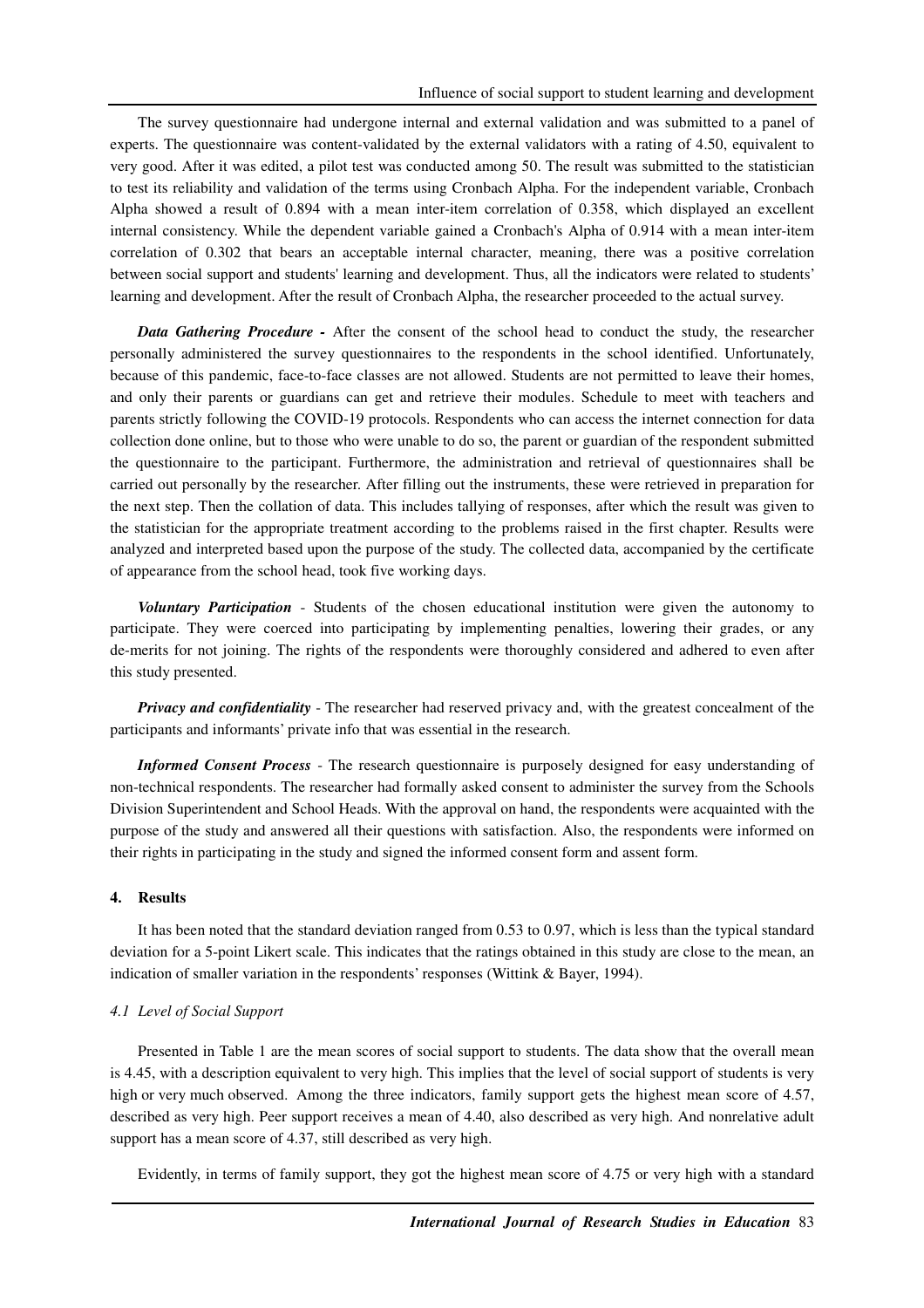### Baria, K., & Gomez, D.

deviation of .564 on the questionnaire, which stated, "My family cares about me." Second, they got the mean score of 4.61 or very high with a standard deviation of .672 on the questionnaire, which stated, "My family encourages me." Third, they got the mean score of 4.57 or very high with a standard deviation of .717 on the questionnaire, which stated, "My family shows me affection." Fourth, they got the mean score of 4.49 or very high with a standard deviation of .744 on the questionnaire, which stated, "My family helps me when I need it." Lastly, they got the lowest mean score of 4.40 or still very high with a standard deviation of .811 on the questionnaire, which stated, "My family supports my decisions."

### **Table 1**

#### *Level of Social Support*

| Indicators                | Mean | SD   | Descriptive Equivalent |
|---------------------------|------|------|------------------------|
| <b>Family Support</b>     | 4.57 | .494 | Very High              |
| Peer Support              | 4.40 | .568 | Very High              |
| Nonrelative Adult Support | 4.37 | .552 | Very High              |
| Overall                   | 4.45 | .432 | Very High              |

Moreover, in terms of peer support, they got two highest mean score of 4.51 or very high with a standard deviation of .689 and .752 on the questionnaire, which stated, "My family accepts me for who I am.", and "My family gives me good advice." Second, they got the mean score of 4.44 or very high with a standard deviation of .779 on the questionnaire, which stated, "My family helps me feel good about myself." Third, they got the mean score of 4.31 or very high with a standard deviation of .842 on the questionnaire, which stated, "My family shows me affection." Last, they got the lowest mean score of 4.18 or still very high with a standard deviation of .846 on the questionnaire, which stated, "My family cares about me and makes me feel wanted."

Finally, in terms of nonrelative support, they got the highest mean score of 4.47 or very high with a standard deviation of .744 on the questionnaire, which stated, "My family treats me fairly." Secondly, they got the mean score of 4.46 or very high with a standard deviation of .751 on the questionnaire, which stated, "My family accepts me for who I am." Thirdly, they got the mean score of 4.34 or very high with a standard deviation of .773 on the questionnaire, which stated, "My family listens when I want to talk." Then, they got the mean score of 4.29 or very high with a standard deviation of .782 on the questionnaire, which stated, "My family understands me." At last, they got the lowest mean score of 4.27 or still very high with a standard deviation of .834 on the questionnaire, which stated, "My family encourages me."

# *4.2 Level of Student Learning and Development*

Table 2 presents the level of student learning and development among grade six students. The data show that the overall mean is 4.42, with a descriptive equivalent of very high. This indicates that the level of student learning and development among grade six students is very much manifested.

#### **Table 2**

| Indicators                     | Mean | SD   | Descriptive Equivalent |
|--------------------------------|------|------|------------------------|
| Physical Health and Well-being | 4.54 | .442 | Very High              |
| School Experience              | 4.46 | .530 | Very High              |
| Social Connectedness           | 4.42 | .506 | Very High              |
| Social-Emotional Development   | 4.39 | .526 | Very High              |
| Time Use                       | 4.32 | .518 | Very High              |
| Overall                        | 4.42 | .385 | Very High              |

#### *Level of Student Learning and Development*

The data show that among the indicators, physical health and well-being gets the highest mean score of 4.54, followed by school experience, which is 4.46, then social connectedness, which is 4.42, fourth is social emotional development, which is 4.39, and time-use gets 4.32. Meanwhile, in terms of physical health and well-being, they got the highest mean score of 4.61 or very high with a standard deviation of .663 on the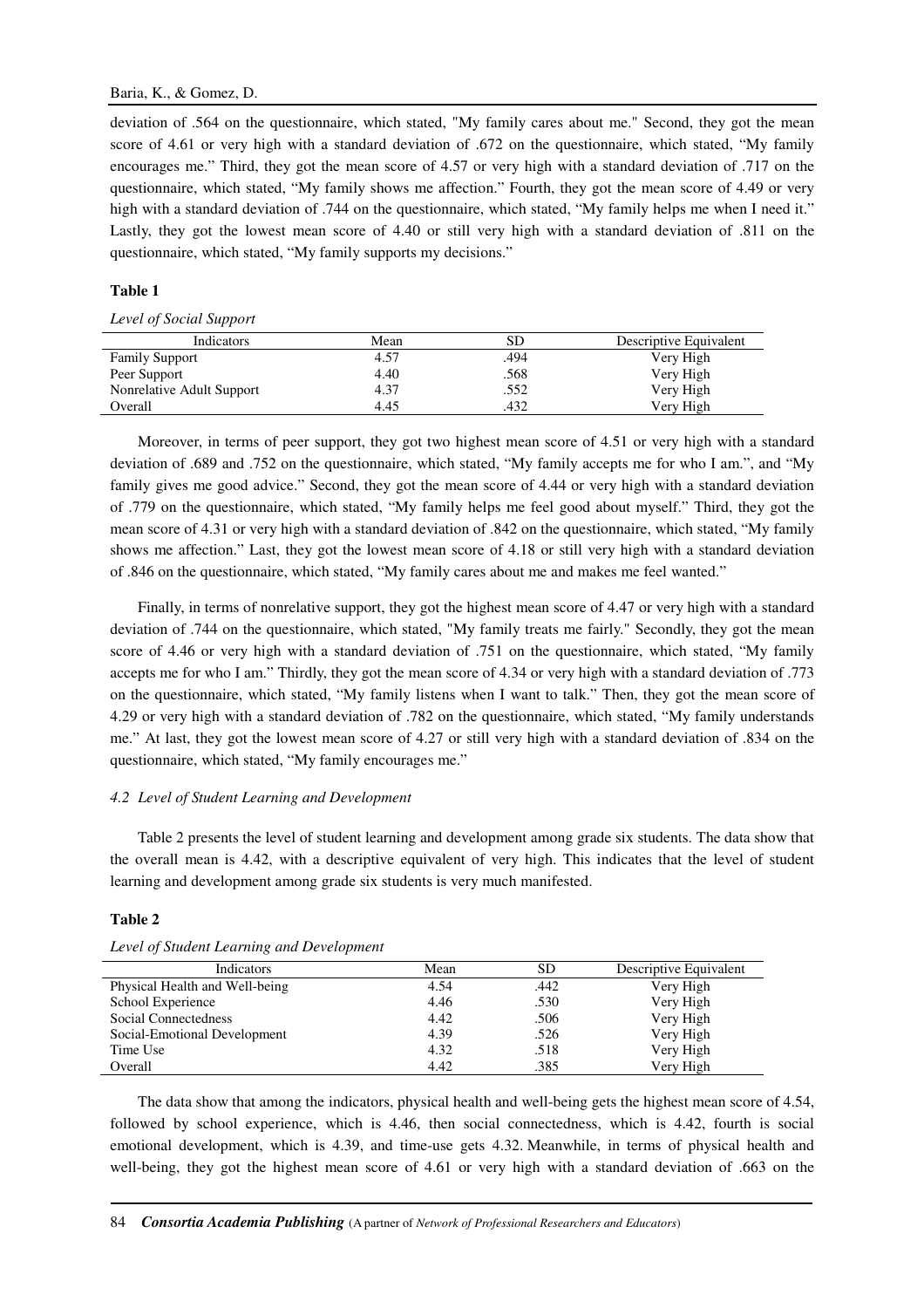questionnaire, which stated, "I always eat my breakfast." Secondly, they got two the same mean score of 4.55 or very high with a standard deviation of .679 and .663 on the questionnaire, which stated, "I eat meal with my parents or family members.", and "I eat food like vegetables and fruits." Then, they got the mean score of 4.49 or very high with a standard deviation of .737 on the questionnaire, which stated, "I get a good night's sleep." Lastly, they got the lowest mean score of 4.46 or still very high with a standard deviation of .773 on the questionnaire, which stated, "I go to bed during the weekdays before 9:00 p.m."

Next, in terms of school experience, they got the highest mean score of 4.58 or very high with a standard deviation of .716 on the questionnaire, which stated, "I observe like I belong in this school." Second, they got the mean score of 4.55 or very high with a standard deviation of .735 on the questionnaire, which stated, "I observe teacher and student treat each other with respect." Third, they got the mean score of 4.48 or very high with a standard deviation of .766 on the questionnaire, which stated, "I observe even if the work is hard, I can learn it." Fourth, they got the mean score of 4.39 or very high with a standard deviation of .759 on the questionnaire, which stated, "I observe students help each other, even if they are not friends." Lastly, they got the lowest mean score of 4.27 or still very high with a standard deviation of .812 on the questionnaire, which stated, "I observe people care about each other."

Then, in terms of social connectedness, they got the highest mean score of 4.49 or very high with a standard deviation of .721 on the questionnaire, which stated, "There is a family, a peer or another adult who cares about me." Secondly, they got the mean score of 4.46 or very high with a standard deviation of .736 on the questionnaire, which stated, "There is a family, a peer or another adult who feels when I am in others kids at my age, I feel I belong." Thirdly, they got the mean score of 4.41 or very high with a standard deviation of .747 on the questionnaire, which stated, "There is a family, a peer or another adult who feels that I usually fit in with other kids around me." Fourth, they got the mean score of 4.36 or very high with a standard deviation of .798 on the questionnaire, which stated, "There is a family, a peer or another adult who talks to about my problems." Lastly, they got the lowest mean score of 4.35 or still very high with a standard deviation of .803 on the questionnaire, which stated, "There is a family, a peer or another adult who listens to me when I have something to say."

Further, in terms of social-emotional development, they got the highest mean score of 4.55 or very high with a standard deviation of .779 on the questionnaire, which stated, "I like being the way I am." Second, they got the mean score of 4.47 or very high with a standard deviation of .705 on the questionnaire, which stated, "I feel happy a lot of the time." Third, they got the mean score of 4.41 or very high with a standard deviation of .739 on the questionnaire, which stated, "I start the days thinking I will have a good day." Fourth, they got the mean score of 4.28 or very high with a standard deviation of .766 on the questionnaire, which stated, "I am a person who cares about the feelings of others." Last, they got the lowest mean score of 4.22 or still very high with a standard deviation of .871 on the questionnaire, which stated, "I have a lot to be proud of."

At last, in terms of time use, they got the highest mean score of 4.49 or very high with a standard deviation of .721 on the questionnaire, which stated, "After school I do homework." Second, they got the mean score of 4.39 or very high with a standard deviation of .767 on the questionnaire, which stated, "After school I do sports and /or exercise /or play for fun (for example playing outside, biking or do something else?)." Third, they got the mean score of 4.34 or very high with a standard deviation of .758 on the questionnaire, which stated, "After school I hang out with friends in person." Fourth, they got the mean score of 4.26 or very high with a standard deviation of .856 on the questionnaire, which stated, "After school I watch TV." Last, they got the lowest mean score of 4.10 or still very high with a standard deviation of .883 on the questionnaire, which stated, "After school I visit my family member's home, other places."

### *4.3 Significance on the Relationship Between Social Support and Student and Learning and Development*

Presented in Table 3 is the computation using Pearson-r. Nonrelative support gets the highest r-value of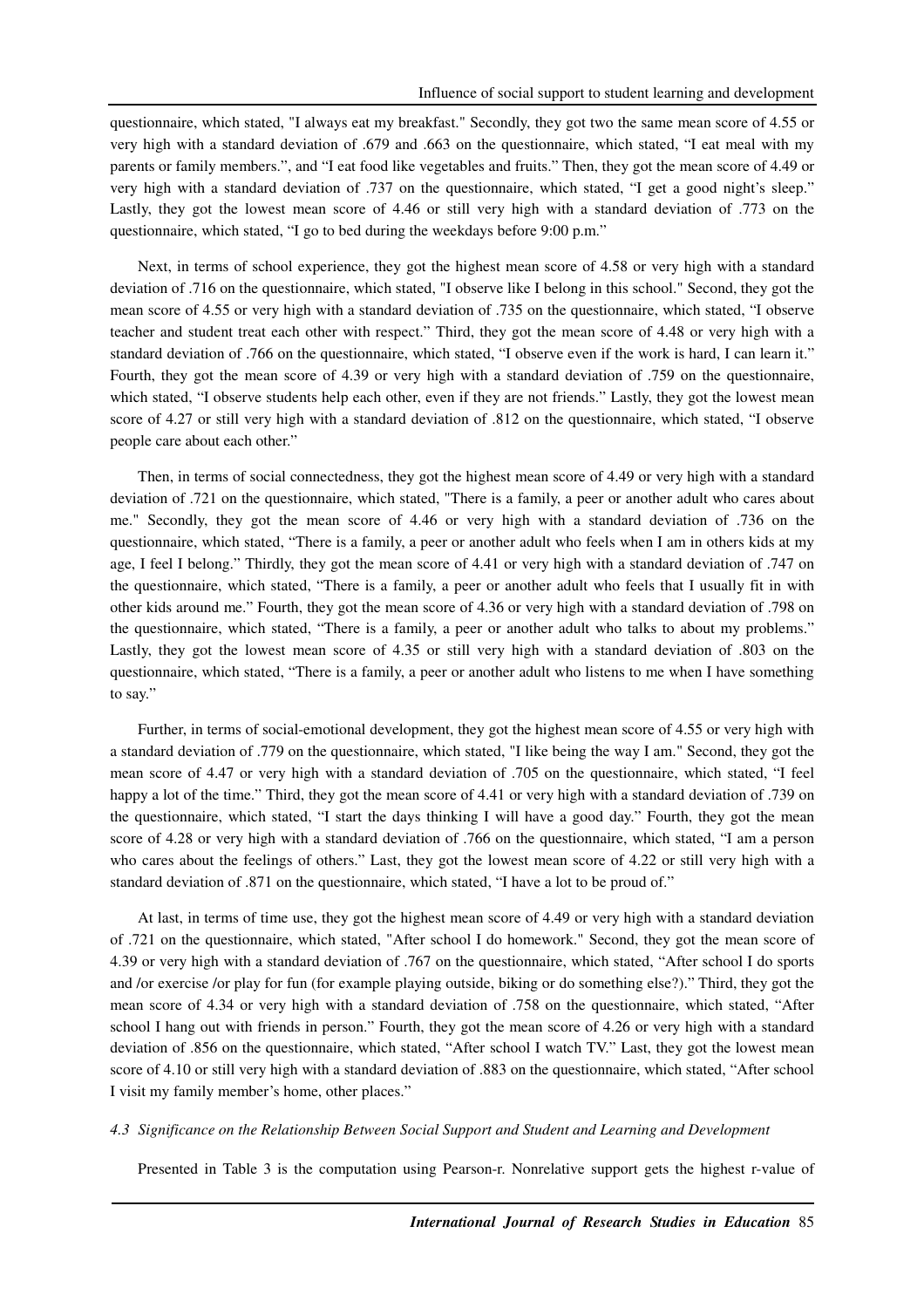0.572. It is followed by family support with an R-value of 0.538, and peer support gets an r-value of 0.480. Furthermore, the probability level of family support, peer support, and non-relative adult support are equivalent to 0.000 wherein lesser than the significant level of 0.05. Therefore, the null hypothesis, which stated that there is no significant relationship between social support and the learning and development of grade six students, was not accepted. It further implies that social support has a significant influence to the student learning and development among grade six students. To state more confidently, the research shows a meaningful positive relationship between social support and student learning and development among grade six students. This finding implies that students with more nonrelative adult support are more likely to use power to assist them in learning and developing. Students with a high level of social support are more likely to have high self-esteem, which helps them succeed academically and reduce emotional fatigue. Student retention depends on the ability of nonrelative adults (such as teachers) to communicate their feelings, goals, and grasp support services.

# **Table 3**

| Social Support        | r-value | $r^2$ -value                     | P-value | Decision       |
|-----------------------|---------|----------------------------------|---------|----------------|
| Nonrelative Support   | 572*    | .327                             | .000    | Ho is rejected |
| <b>Family Support</b> | .538*   | .289                             | .000    | Ho is rejected |
| Peer Support          | .480*   | .230                             | .000    | Ho is rejected |
| Dependent Variable:   |         | Student Learning and Development |         |                |
| $*_{p<0.05}$          |         |                                  |         |                |

*Significance on the Relationship Between Social Support and Student Learning and Development* 

### *4.4 Regression Analysis on the Influence of Social Support to Student Learning and Development*

Linear regression analysis was utilized for the validation of which indicators of social support best influence student learning and development among grade six students. Table 4 shows the computed F-ratio of 47.026 and a P-value of 0.000, which indicates that there is a significant influence of social support on the learning and development of grade six students. The R-value of 0.668 indicates that there is a positive influence of social support on the learning and development of grade six students. The overall  $\mathbb{R}^2$  is 0.446, indicating 4.46% of the students' level of social support is explained by family support, peer support, and non-relative support, and the remaining percentage is accountable for the other indicators not included in the study. Nonrelative adult support gets the highest standardized beta coefficient of 0.363 with the probability value of 0.000, which is lesser than the 0.05 level of significance it is followed by family support, which has a standardized beta coefficient of 0.293 and a probability value of 0.000, which is less than the 0.05 level of significance. Peer support has a standardized beta coefficient of 0.169 and a probability value of 0.014, which is less than the 0.05 level of significance. This means that all the domains of social support are predictors of student learning and development. The study also found that the area of social support has an impact on students' learning and development, with nonrelative adult support having the greatest impact on grade six students' learning and development. In light of discovering that social support for student learning and development is a significant matter, in its place, learners essentially grow and achieve their full potential.

# **Table 4**

| <u>the</u> coolernation for our the theories of bochur support to shadent <b>Bearing</b> and Beretophicity |                                |            |                                         |                    |         |                |
|------------------------------------------------------------------------------------------------------------|--------------------------------|------------|-----------------------------------------|--------------------|---------|----------------|
| Social Support                                                                                             | Unstandardized<br>Coefficients |            | Standardized<br>Coefficients            |                    |         |                |
|                                                                                                            | B                              | Std. Error | <b>Beta</b>                             | t-value            | P-value | Decision       |
| (Constant)                                                                                                 | 1.777                          | .243       |                                         |                    |         |                |
| Nonrelative<br>Support                                                                                     | 0.253                          | .065       | $0.363*$                                | 5.480              | 0.000   | Ho is rejected |
| <b>Family Support</b>                                                                                      | 0.288                          | .080       | $0.293*$                                | 4.354              | 0.000   | Ho is rejected |
| Peer Support                                                                                               | 0.114                          | .065       | $0.169*$                                | 2.493              | 0.014   | Ho is rejected |
| Dependent Variable:                                                                                        |                                |            | <b>Student Learning and Development</b> |                    |         |                |
| $R = 0.668*$                                                                                               |                                |            |                                         | $F$ -ratio= 47.026 |         |                |
| $R^2 = 0.446$                                                                                              |                                |            | $P-value = 0.000$                       |                    |         |                |
|                                                                                                            |                                |            |                                         |                    |         |                |

*Regression Analysis on the Influence of Social Support to Student Learning and Development* 

86 *Consortia Academia Publishing* (A partner of *Network of Professional Researchers and Educators*)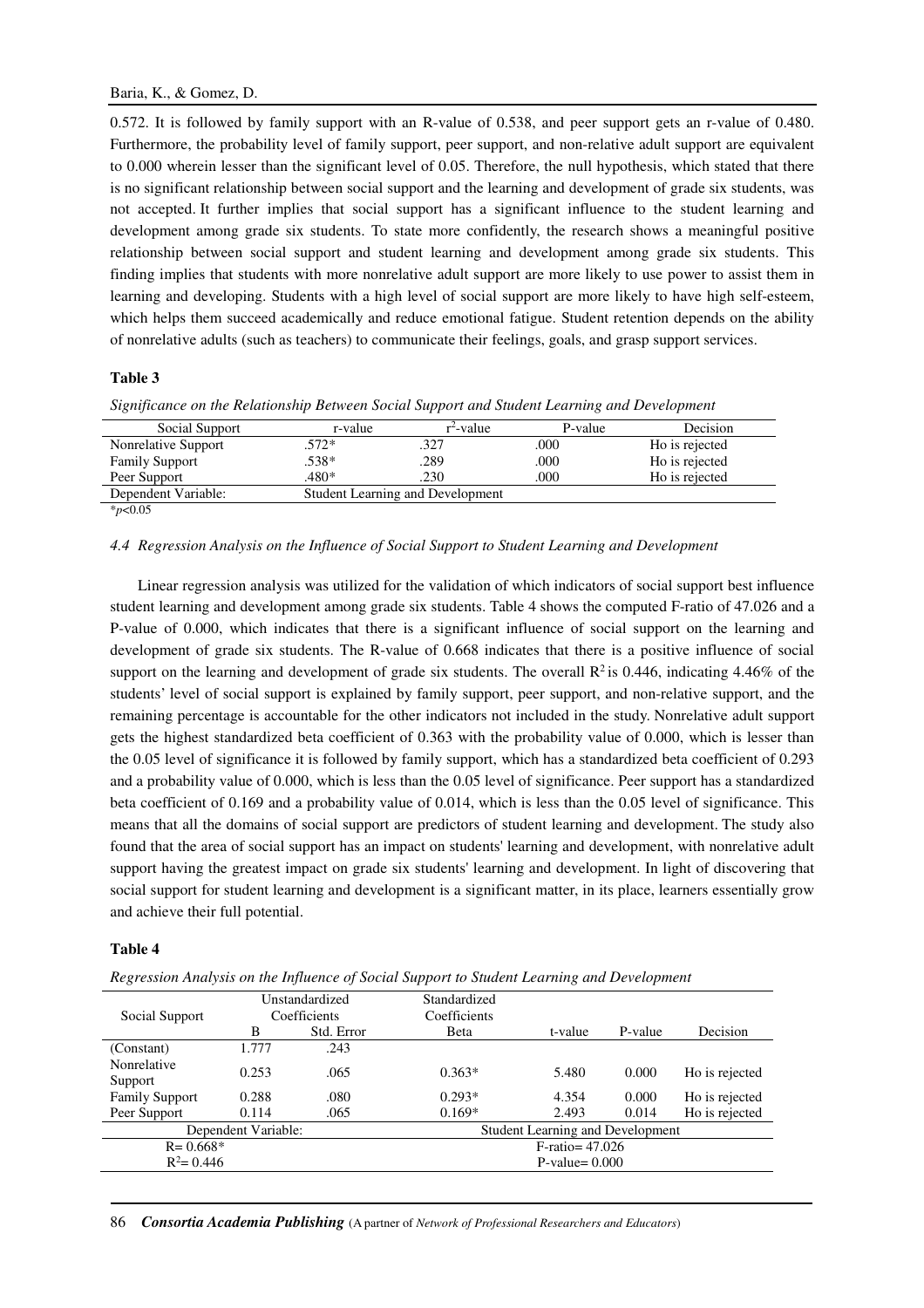#### **5. Discussions**

#### *5.1 Level of Social Support*

The social support to students, as manifested by their ratings in terms of family, peer and nonrelative adult support, was generally very high. This means that the social support of grade six students in terms of family, peer and nonrelative adult support was very much observed. The results indicate that there was a very high level of family support to the learners. This revealed that the learners' family manifested an excellent help when it comes to social support. This result is interrelated to Sapungan and Sapungan (2014) study that learners with supportive families, regardless of ethnic or racial background, socio economic status, or educational level of parents, achieve more. They added that learners also have greater self-esteem, are more self-disciplined, and display higher school expectations and motivation. Evidently, in terms of family support, they got the highest mean score on the questionnaire, which stated, "My family cares about me."

Similarly, social networks of parents have a positive effect on the social competence of children. Research found that parents with solid friendships have higher levels of peer acceptance and social skills (Taylor et al., 2015). In addition, unsurprisingly, having one parent involved is better than having none at all. There was a very high level of peer support to students. This finding is similar to the result of the study by Wang et al. (2021) wherein the peers provide a "listening ear" for those in a peer group. Peer reinforcement leads to less cognitive and behavioral concerns, better academic outcomes, more life satisfaction, and less psychological distress, such as mental health problems, in adolescents. Peer reinforcement is crucial in the growth of adolescents in general.

Also, this result is congruent with the study of Basson and Rothmann (2018) that peers play an important role in fulfilling the requirements for self-reliance, connectedness, and credibility of students. It also fuels a person's desire to grow or perform efficiently. Human beings are thus highly driven, capable of achieving their potential, and capable of finding more significant challenges. In addition, based on the study results of Loucaides and Tsangaridou (2017), spending time with their peers often greater interest in physical activity and greater time playing outdoors relative to those kids who spend time with others.

As observed in the result, the very high level of nonrelative adult support is similar to Gordon's (2011) study. Community members and extended family members' assistance for learners may be more important than that offered by other kinds of support. Similarly, in the study of Saleem et al. (2016), a sense of belonging and belonging among community members, as well as a spurred growth of ties and connections, generates a feeling of connectedness and inclusion. It can create a friendly atmosphere, help with stress management, and socialize children in the neighborhood. Furthermore, parallel to the study of Owens (2017), individual lives have an impact on students' daily habits, social communication, educational, professional, and recreational contingencies, desires, and goals. Students' growth and well-being are influenced by their surroundings. Having grown up in a disadvantaged area lowers educational success and fulfillment, increases the likelihood of teenage pregnancy, and may harm mental and psychological health.

#### *5.2 Level of Student Learning and Development*

Results of the study revealed that the level of student learning and development of grade six students from zone two of the New Corella District was very high. There was a very high-level rating given by the respondents in terms of physical health and wellbeing, social connectedness, social and emotional development, school experiences, and use of after school time. This means that the student learning and development of grade six students was very much manifested. Specifically, student learning and development in terms of physical health and development. Apparently, the result of the study revealed that the level of student learning and development in terms of physical health and development was very much manifested in their learning and development. With a very high percentage of physical health and development, it indicated that the learning and growth of students was strongly influenced by physical health and development, which also affected the students' learning and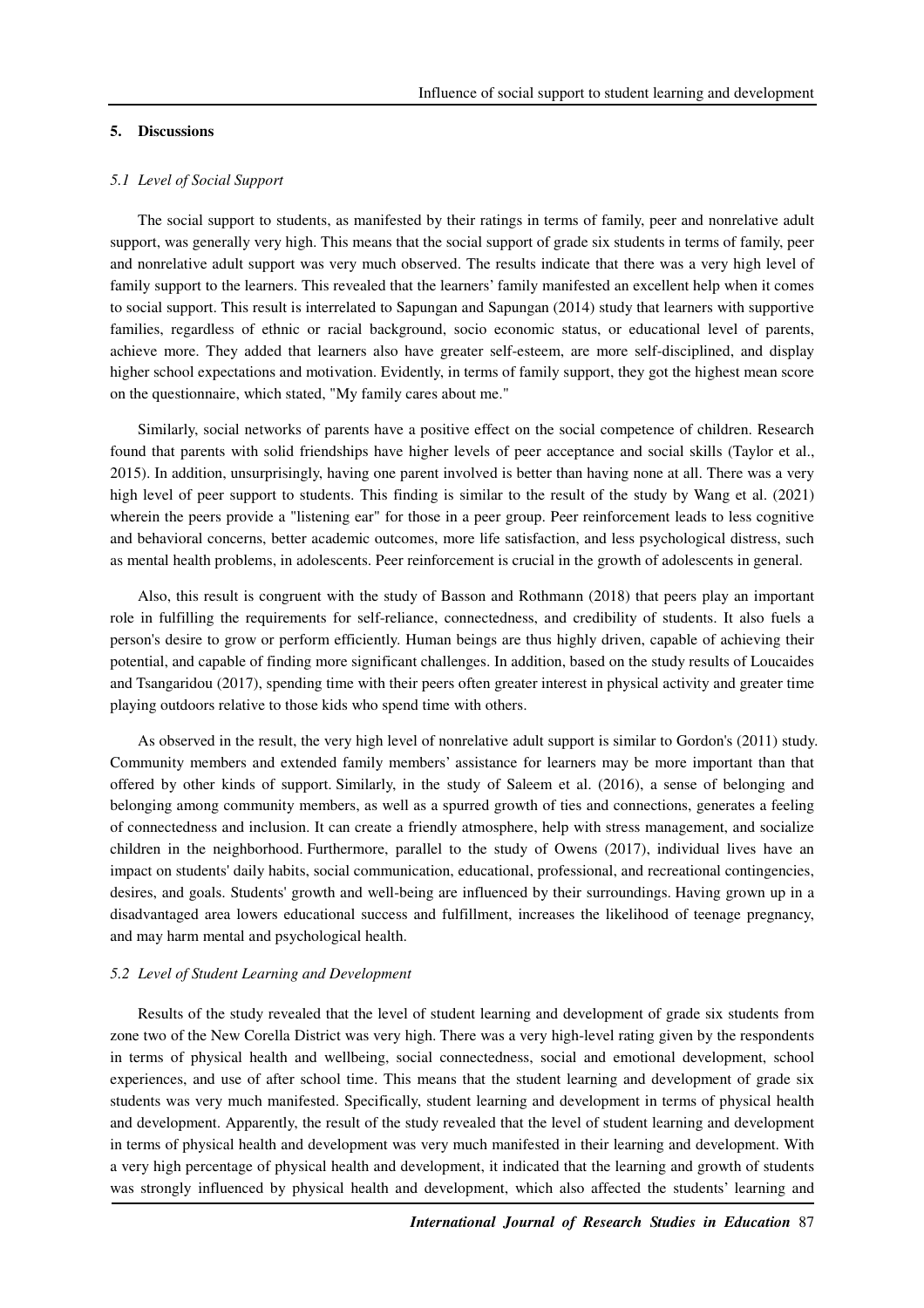development.

These findings were the same with the conclusion of the Committee on Physical Activity and Physical Education in the School Environment (2013) that learners' acquisition of knowledge and educational achievement are built on the premise of sound health. Also, personality, socialization, pro-school attitudes, achievement motivation, relatedness to social relationships, team work, harassment, and institutional racism are some of the aspects of psychological wellbeing that generate a good link to physical activity. Moreover, similar results to the study of Preyde et al. (2018), many youths with psychiatric disorders may be at threat of physical health problems because of their lifestyle factors. Collectively, these habits can have a significant impact on growth, including optimal intellectual functioning, physical, and cerebral development, as well as good effects on psychological distress, sleeping, and perspective.

Data also revealed that the level of student learning and development in terms of social connectedness was very high, which means that the student's learning and development were very much manifested. This result is parallel to the study of Schonert-Reichl (2011), which showed that relationships matter. In other words, children who reported positive interactions with their parents, peers, school-related adults, and neighbors had stronger connections than those who didn't disclose such favorable relationships. Therefore, on almost all dimensions of well-being, learners who report interactions and meaningful relationships with essential people in various settings are better than youth who claim a lack of such relations. Also, in the same study by Foster et al. (2017), found that young people have a tendency to form strong and beneficial relationships with adults, and these bonds have been linked to a reduced number of a variety of emotional and psychological issues as well as an increased level of social competence. Children and adolescents who feel linked to individuals and institutions in their communities may be less vulnerable to certain adverse outcomes.

Additionally, student learning and development in terms of Social Emotional Development was very high. This means that the students manifested excellent learning and development. As the result concluded, it parallels to the study of Schonert-Reichl (2011) that the good social skills and emotional health is related to the general wellness of children and provides the basis for a healthy adolescent transition. When transition to middle or secondary school, kids with greater levels of social-emotional well-being more preferable. In relation to social emotional development, physical and mental well-being was to be the most important aspects of wellness by participants. A person's cognitive, emotional, and emotional state, which affects how they think, interpret, behave, and interact with others. Untreated mental diseases are far more likely to harm learning (Huang et al., 2020).

On the other perspective, the study of the level of Student Learning and Development in terms of School Experience was very high, which means that the students were very much manifesting excellent learning and development. This was parallel to the study of Eccles (2013) that Adolescents' knowledge and well-being are generally attributed to school experiences that provided enough and quality resources, a safe setting, and stability of teaching staff.

Lastly, the result of the research revealed that the level of Student Learning and Development in terms of Use of After School Time was very high, which means that the students were very much manifesting excellent learning and development. A very high percentage of use of after-school time indicates that students can do productive activities that contribute to their learning and growth. It was similar to the research of Schonert-Reichl (2011) that use after school time provides of being more advanced and socialization possibilities. Children's participation in after school activities provides different and crucial chances for boosting children's outcomes.

In the same way, harmonious to the study of Durlak et al. (2010) found adolescents who engaged in structured, active, focused, and explicit (SAFE) after school programs experienced significant improvements in their perceptions, emotions, social competence, and academic success. Therefore, use of After School Time is a non-academic goal, and activity potentially has significant consequences for youth development outcomes.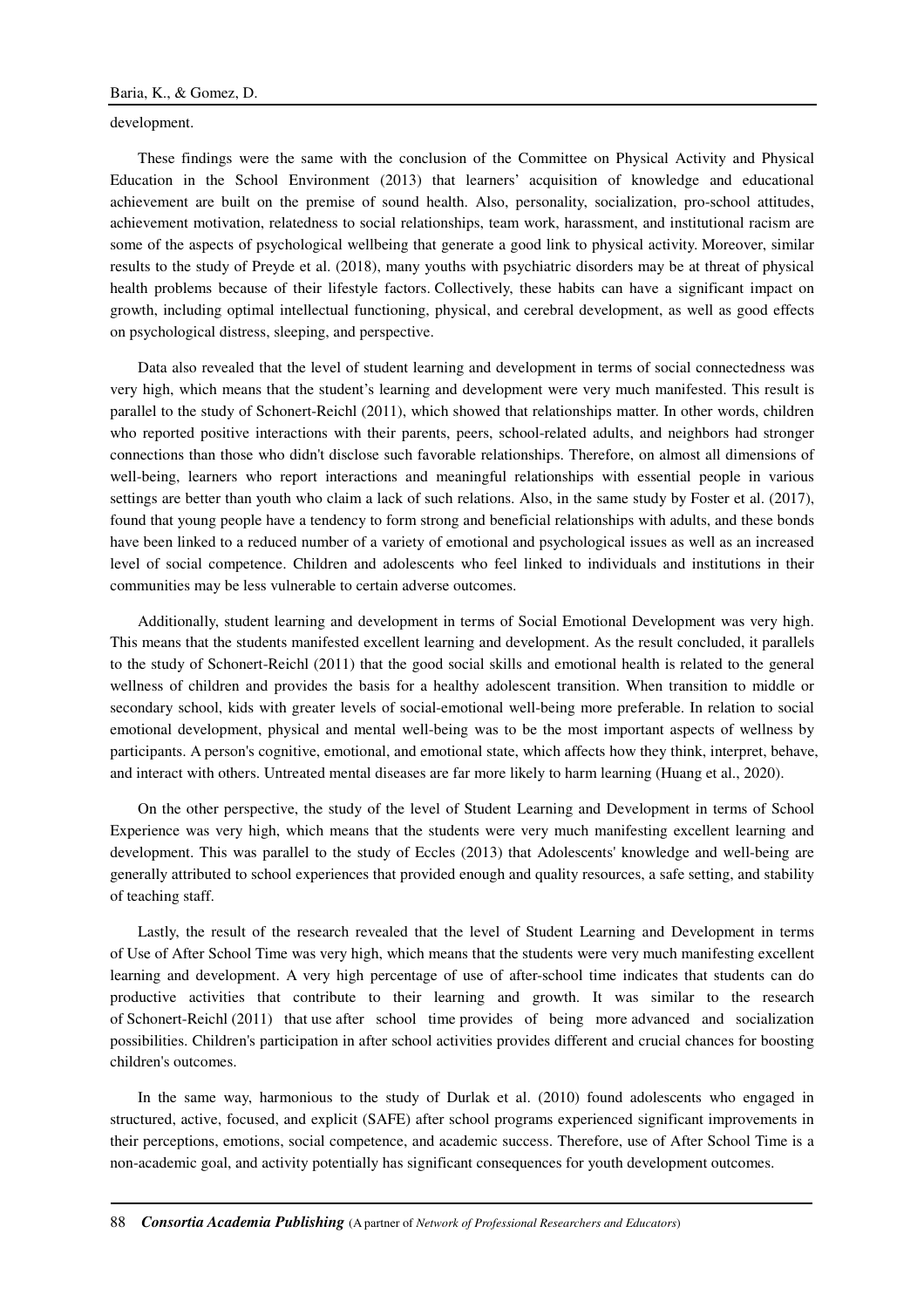### *5.3 Significance of the Relationship Between Social Support and Student Learning and Development*

This research evolved on the proposition of the Sociocultural theory of Lev Vygotsky (1978). The present study revealed a very high positive significant relationship between social support and learning and development of students. There is a substantial relationship between social support and a range of different outcomes, including family, peer, and nonrelative adult support to learn and develop. Results used on the numerous researches recommended the necessity of development in student consent. Generally, the analysis of existing works recommended the necessity for further studies and experimentally reinforced habits for teachers and learners' improvements that sustain the learning and learning process. However, in these efforts, there has been a lack of specific emphasis on the relationship of social support to students despite that research has related support of society to a wide range of outcomes measures, including the development and learning of students. Likewise, the relationship of social support to students' variables includes family, peer, and nonrelative adult support. Correlation analyses indicated that the learners having more family support have a better chance to endorse and uptight in their learning and development.

# *5.4 Regression Analysis on the Influence of Social Support on Student Learning and Development*

The test of significant influence using regression analysis showed that all domains of social support were substantial. This finding was congruent to the proposition of the Sociocultural theory of Lev Vygotsky (1978). The positive relationship of the student's immediate surroundings, which includes family members and others, is indeed a significant social environment for the growth and development of a child. The idea of being supported emphasized the driving force of the students to learn more and develop holistically. This, therefore, made the students more persistent, attentive, and spent more effort, hence leading to increased learning and development. The above findings of the study go with Bronfenbrenner's ecological theory (1979), that nonrelative adult support belongs to a microsystem (family, school, peer group, and neighborhoods) believes that a child's incomparable growth cannot be understood without taking into account his larger social and cultural background. Further, the learners' immediate environment provides learning experiences/alternatives that will address the learning and development of students. The people in the learner's immediate environment have to give importance to social support by committing themselves to providing a variety of experiences that cater to the social support of grade six students. All of these are of particular importance to the students' immediate surroundings, which include family members and others who are accountable for the learning and development of the grade six students.

#### **6. Conclusion**

Grounded on the results of this research, conclusions are strained in answer to the sub-questions raised in the previous chapter. The respondents from the Province of Davao del Norte, New Corella District, zone two, who are in grade six, have a very high level of performance in terms of social support, which means that they are very highly accorded with family, peer and nonrelative adult social support. On the other hand, learning and development of students is very high, which means that they have excellent learning and developmental growth. Overall, results revealed a significant relationship between social support and learning and development of students. All indicators of the social support used in this study have a very high relationship with the knowledge and development of students. Therefore, it shows that the results among the two variables are statistically very highly noteworthy. This is exposed over the point that more students who participate in purposeful socialization and structured activities at home, school, and society perform better emotionally and mentally than those who do not. Thereupon, authorities, institutions, communities, and families must all work together to provide developmental opportunities for young ones that will help them build their ability, self-esteem, and healthy selves.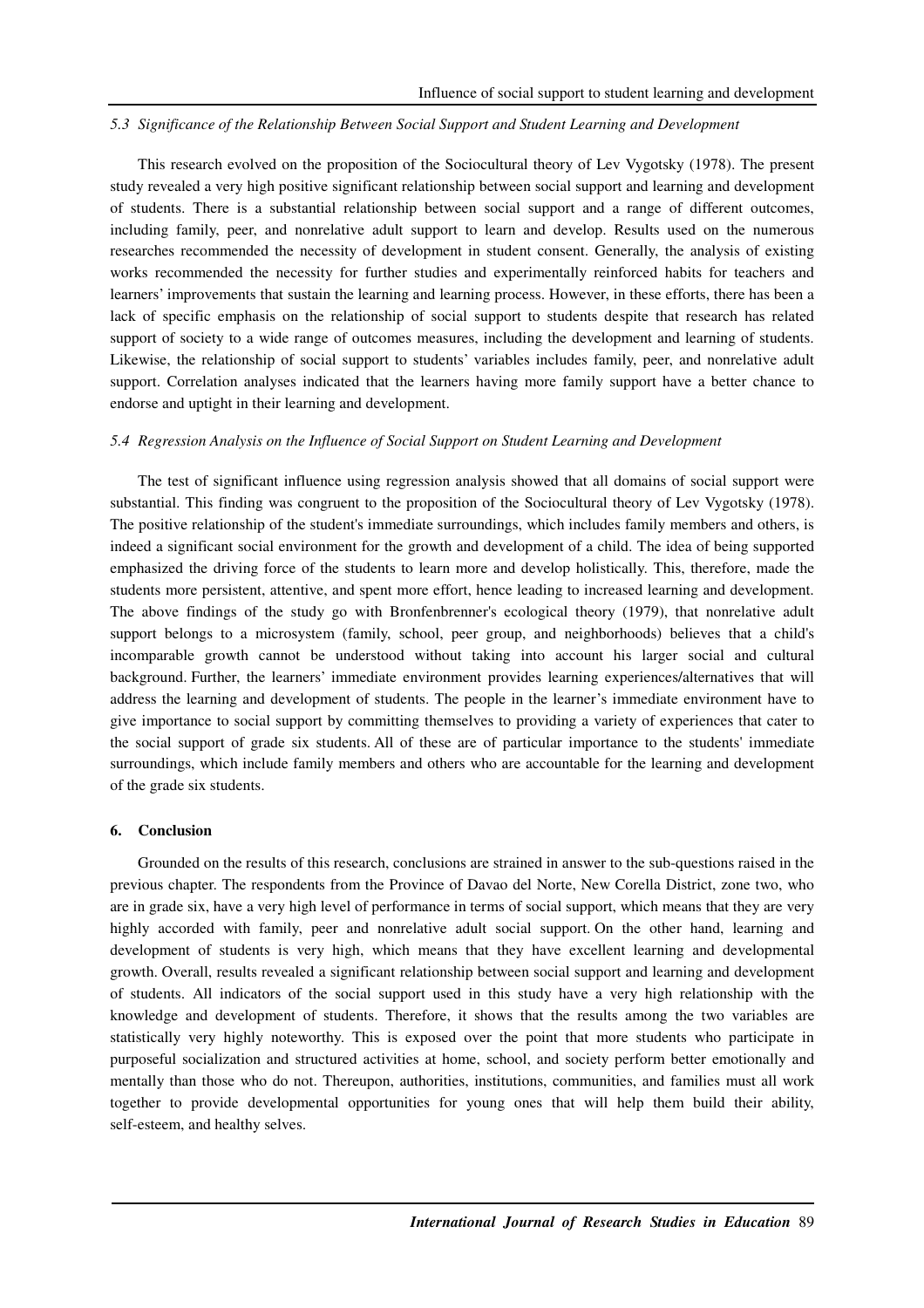#### *6.1 Recommendation*

Since the research results show that social support has a significant relationship with student learning and development, it is therefore recommended that governments, organizations, communities, and families continue to support each other in creating formative experiences for children that will develop their competence, confidence, and positive views of themselves. Among the indicators of social support, nonrelative adult support has the lowest mean being identified but still has a very high percentage result. Therefore, it is recommended by students and family members to seek resources for non-parenting adults that can offer the forms of social support that will be the most beneficial and could very highly contribute to their learning and development.

Secondly, peer support is the second highest among the three indicators identified indicators, but still has a very high percentage. Is recommended that teachers may promote peer cooperation or peer teaching in the classroom in which it is a form of cooperative learning environment, such as a learner assisting a fellow student in learning a topic. For the students providing helped it may increase their performance. Consequently, family support has the highest mean being identified. Thus, the students are much engaged and have the most manifestation compare to the other indicator. Therefore, the researcher recommended that family participation should be emphasized and increased in order to grow actively, responsible people in the community. If parents are interested in educating their children, it is equivalent to saying that the school is proactive in bringing about improvement or growth among students. As the participation of parents grows, teachers and school administrators often increase the chance to enact quality education reform.

Moreover, the findings revealed that among the five indicators of student learning and development, the time use had the lowest mean being identified. This indicates that our students are affected by how they spend their time after school as a factor that interrupts their ability to engage and perform in accomplishing a specific result for their learning and development. The researcher, therefore, suggests that student's immediate surroundings, which includes family members and others to value using after school hours as a one-of-a-kind platform to provide youngsters with capacity building and enrichment activities. Any out-of-school programs directly or indirectly seek to minimize violence, misbehavior, and other negative attitudes inside and outside of school, reduce drug use, enhance social and emotional performance, and increase school participation and attendance.

Furthermore, since there is a great association among the indicators of social support as well as learning and development, researcher, recommends that programs be implemented by the Department of Education despite the pandemic and no face-to-face classes, may have any out-of-school activities directly or indirectly seek to minimize violence, misbehavior and other negative attitudes inside and outside of school, reduce drug use, enhance social and emotional performance, and increase school participation and attendance. Also, provide school activities that will involve the parents, siblings, and the students to replace the absence of the teacher. Since, teachers are now very concerned about the learning and development of their students in this time of no face-to-face classes. Therefore, students acknowledged social support boosted their confidence and improved their self-image. The more a student perception of social support, the greater the extent of adaptation they may make to lives' problems and pressures. In general, it may affect on the student's learning and development, feel confident in academic learning, which in turn influences their self-concept.

#### **7. References**

Abdullah, B., & Singh, K. (2019). Social support as predictor of student engagement among secondary school students. *International Journal of Innovative Technology and Exploring Engineering*, *8*(7).

Ahmed, W., Minnaert, A., Van Der Werf, G., & Kuyper, H. (2010). Perceived social support and early adolescents' achievement: The mediational roles of motivational beliefs and emotions*. Journal of Youth and Adolescence*, *39*(1), 36–46. https://doi.org/10.1007/s10964-008-9367-7

Akcinar, B., & Baydar, N. (2016). Development of externalizing behaviors in the context of family and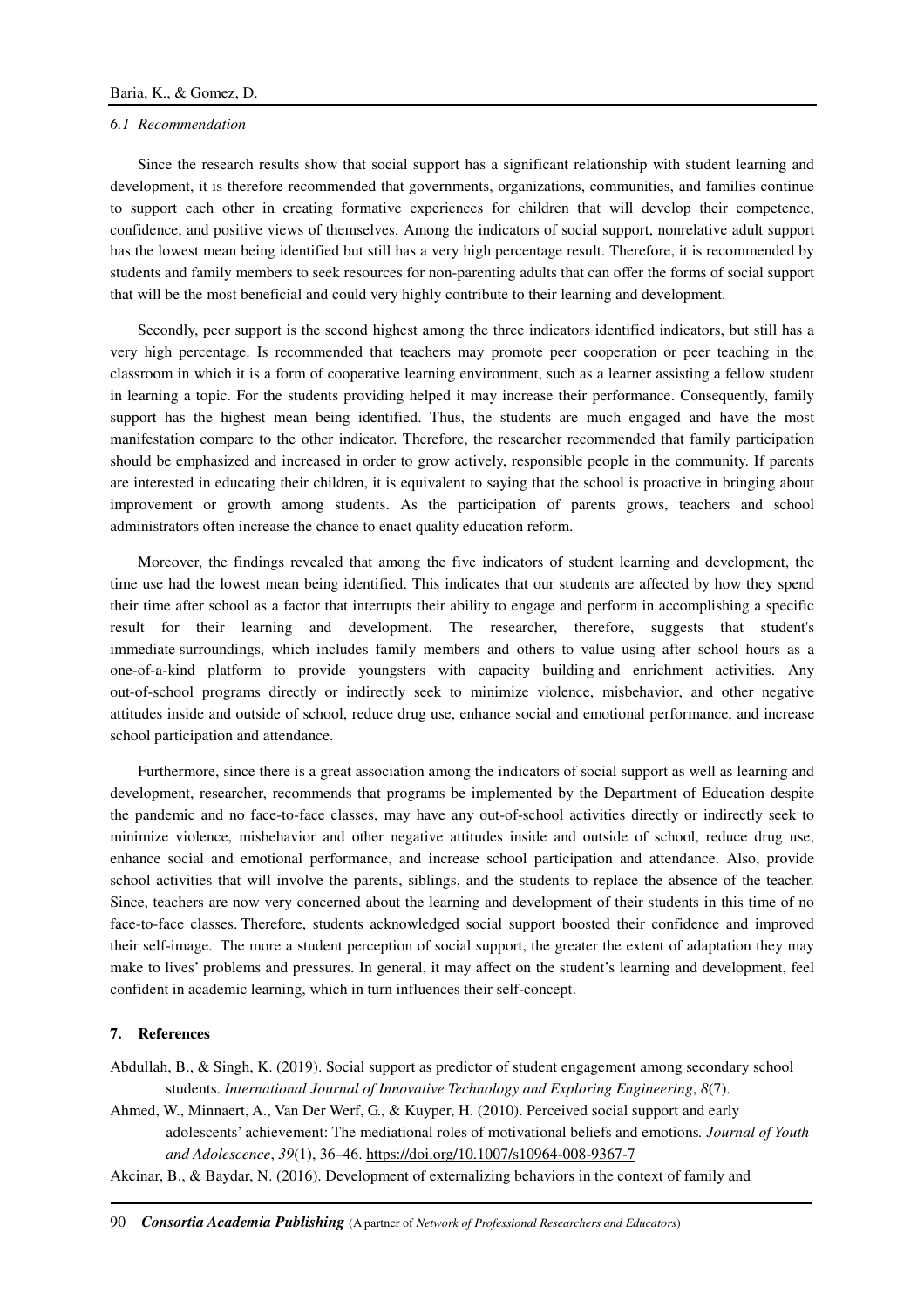non-family relationships. *Journal of Child and Family Studies*, *25*(6), 1848-1859. https://doi.org/10.1007/s10826-016-0375-z

- Paolini, A. (2015). Enhancing teaching effectiveness and student learning outcomes. *The Journal of Effective Teaching*, *15*, 20-33.
- Amato, P. R., & Anthony, C. J. (2014). Estimating the effects of parental divorce and death with fixed effects models. *Journal of Marriage and Family, 76*(2), 370-386. https://doi.org/10.1111/jomf.12100
- Anderson-Butcher, D., & Conroy, D. E. (2002). Factorial and criterion validity of scores of a measure of belonging in youth development programs. *Educational and Psychological Measurement*, *62*(5), 857–876. https://doi.org/10.1177/001316402236882
- Arbour-Nicitopoulos, K. P., Faulkner, G. E., & Irving, H. M. (2012). Multiple health-risk behaviour and psychological distress in adolescence. *Journal of the Canadian Academy of Child and Adolescent Psychiatry*, *21*(3), 171–178.
- Asante, K. O. (2012). Social support and the psychological wellbeing of people living with HIV/AIDS in Ghana. *African Journal of Psychiatry*, *15*, 340-345. https://doi.org/10.4314/ajpsy.v15i5.42
- Awang, M. M. (2012). *An exploration of strategies used by Malaysian secondary teachers for promoting positive behaviour: Professionals and Pupils' Perspectives* (Unpublished PhD. thesis). United Kingdom: University of Dundee.
- Awang, M. M. (2014). Examining gaps between students' expectations and experiences in a Private University. *Mediterranean Journal of Social Sciences*, *5*(8), 396-401.
- Awang, M. M., Kutty, F. M., & Ahmad, A. R. (2014). Perceived social support and well-being: First-year student experience in University. *International Education Studies*, *7*(13). https://doi.org/10.5539/ies.v7n13p261
- Basson, M.J., & Rothmann, S. (2018). Antecedents of basic psychological need satisfaction of pharmacy students: The role of peers, family, lecturers and workload. *Research in Social & Administrative Pharmacy, 14*(4), 372-381. https://doi.org/10.1016/j.sapharm.2017.04.015
- Bernardon, S., Babb, K.A., Hakim-Larson, J., & Gragg, M. (2011). Loneliness, attachment, and the perception and use of social support in university students'. *Canadian Journal of Behavioural Science, 43*(1), 40-51. https://doi.org/10.1037/a0021199
- Bethell, C. D., Carle, A., Hudziak, J., Gombojav, N., Powers, K., Wade, R., & Braveman, P. (2017). Methods to assess adverse childhood experiences of children and families: Toward approaches to promote child well-being in policy and practice. *Academic Pediatrics*, *17*(7). https://doi:10.1016/j.acap.2017.04.161
- Bidzan-Bluma, I., & Lipowska, M. (2018). Physical activity and cognitive functioning of children: A systematic review. *International journal of environmental research and public health*, *15*(4), 800. https://doi.org/10.3390/ijerph15040800
- Blažević, I. (2016). Family, peer and school influence on children's social development. *World Journal of Education*, 6(2). https://doi.org/10.5430/wje.v6n2p42
- Bofah, E. A., & Ntow, F. D. (2017). Perceived social support from parents and teachers' influence on students' mathematics-related self-beliefs. *African Journal of Educational Studies in Mathematics and Sciences*, *13*.
- Boulter, L. T. (2002). Self-concept as a predictor of college freshman academic adjustment. *College Student Journal*, *36*(2), 234-246.
- Bowers, E. P., Geldhof, G. J., Johnson, S. K., Hilliard, L. J., Hershberg, R. M., Lerner, J. V., & Lerner, R. M. (Eds.). (2015). *Promoting positive youth development. Advancing responsible adolescent development*. Published. https://doi.org/10.1007/978-3-319-17166-1
- Brackett, M. A., Elbertson, N. A., & Rivers, S. E. (2015). Applying theory to the development of approaches to SEL. In J. A. Durlak, C. E. Domitrovich, R. P. Weissberg, & T. P. Gullotta (Eds.), *Handbook of Social and Emotional Learning: Research and Practice* (pp. 20-32). New York: The Guildford Press.
- Bronfenbrenner, U. (1979). *The ecology of human development: Experiments by nature and design*. Cambridge, MA: Harvard University Press.
- Buunk, B. P., & Verhoeven, K. (1991). Companionship and support at work: A microanalysis of the stress-reducing features of social interaction. *Basic and Applied Social Psychology*, *12*(3), 243–258.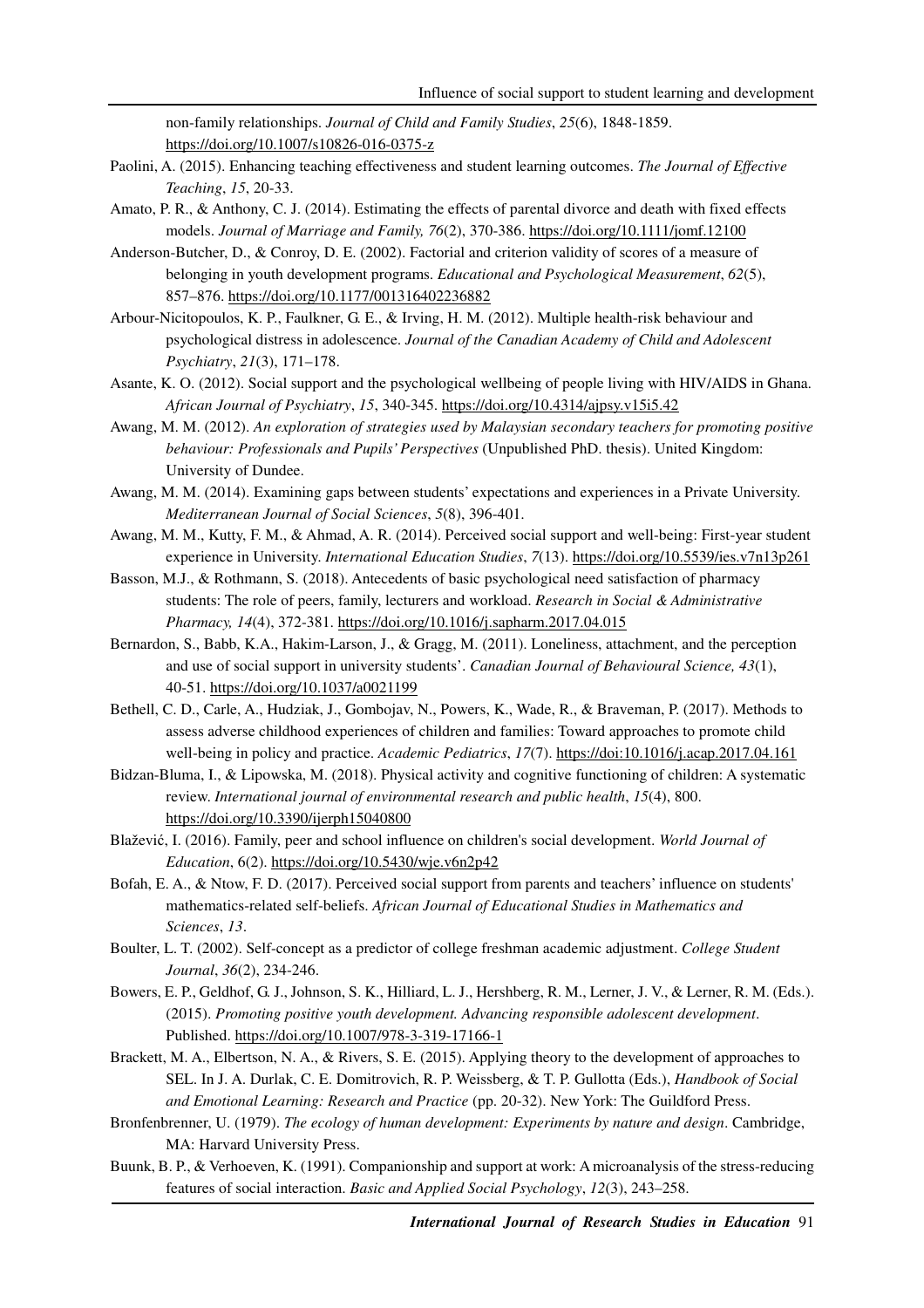https://doi.org/10.1207/s15324834basp1203\_1

- Buunk, B. P., Doosje, B. J., Jans, L. G. J. M., & Hopstaken, L. E. M. (1993). Perceived reciprocity, social support, and stress at work: The role of exchange and communal orientation. *Journal of Personality and Social Psychology*, *65*(4), 801–811. https://doi.org/10.1037/0022-3514.65.4.801
- Byrom, N. C. (2017). Supporting a friend, housemate or partner with mental health difficulties: The student experience. *Early Intervention in Psychiatry,* 1–6. https://doi.org/10.1111/eip.12462
- C., Rutz, C., & Willet, G. (2016). *Faculty development and student learning: Assessing the connections*. Bloomington, IN: Indiana University Press.
- Ciranka, S., & Bos, W. V. (2019). Social influence in adolescent decision-making: A formal framework. *Frontiers in Psychology*, *10*. https://doi.org/10.3389/fpsyg.2019.01915
- Cheuk, W. H., Wong, K. S., & Rosen, S. (2000). Kindergarten principals in Hong Kong. *Journal of Educational Administration*, *38*(3), 272–287. https://doi.org/10.1108/09578230010342330
- Chiu, M. M., Chow, B., McBride, C., & Mol, S. T. (2016). Students' sense of belonging at school in 41 countries: Cross-cultural variability. *Journal of Cross-Cultural Psychology*, *47*(2), 175–196.
- Chory, R. M., Horan, S. M., & Houser, M. L. (2017). Justice in the higher education classroom: Students' perceptions of unfairness and responses to instructors. *Innovative Higher Education*, *42*(4), 321-336. https://doi.org/10.1007/s10755-017-9388-9
- Committee on Physical Activity and Physical Education in the School Environment; Food and Nutrition Board; Institute of Medicine; Kohl HW III, Cook HD, editors. Educating the Student Body: Taking Physical Activity and Physical Education to School. Washington (DC): National Academies Press (US); (2013). Physical activity and physical education: Relationship to growth, development, and health. Available from https://www.ncbi.nlm.nih.gov/books/NBK201497/
- Cox, B. E., McIntosh, K. L., Terenzini, P. T., Reason, R. D., & Luovsky Quaye, B. R. (2010). Pedagogical signals of faculty approachability: Factors shaping faculty student interaction outside the classroom. *Research in Higher Education, 5*, 767–788.
- Corwin, T. W., Maher, E. J., Merkel-Holguin, L., Allan, H., Hollinshead, D. M., & Fluke, J. D. (2019). Increasing social support for child welfare-involved families through family group conferencing. *The British Journal of Social Work*. https://doi.org/10.1093/bjsw/bcz036
- Crawford, W. R. (2013). *The relationship of self-concept and academic achievement*. Unpublished master's thesis, Glass Bobo States College, Nigeria.
- Curtis, E.A., Comiskey, C., & Dempsey, O. (2016). Importance and use of correlational research. *Nurse Researcher, 23*(6), 20. https://doi.org/10.7748/nr.2016.e1382
- Dong, Y., Wang, H., Zhu, L., Chen, L., & Yuan, F. (2020). How parental involvement influences adolescents' academic emotions from control-value theory. *Journal of Child and Family Studies, 29*(2), 282-291. https://doi.org/10.1007/s10826-019-01586-3
- Durlak, J. A., Weissberg, R. P., & Pachan, M. (2010). A meta-analysis of after-school programs that seek to promote personal social skills in children and adolescents. *American Journal of Community Psychology*, *45*, 294–309.
- Eccles, J. S. (2013). Schools, academic motivation, and stage-environment fit. *Handbook of Adolescent Psychology*, 125–153. https://doi.org/10.1002/9780471726746.ch5
- Ejlskov, L., Bøggild, H., Kuh, D., & Stafford, M. (2020). Social relationship adversities throughout the lifecourse and risk of loneliness in later life. *Ageing and Society*, *40*(8), 1718-1734. https://doi.org/10.1017/S0144686X19000345
- Elias, M. J., Leverett, L., Duffell, J. C., Humphrey, N., Stepney, C., & Ferrito, J. (2015). Integrating SEL with related prevention and youth development approaches. In J. A. Durlak, C. E. Domitrovich, R. P. Weissberg, & T. P. Gullotta (Eds.), *Handbook of Social and Emotional Learning: Research and Practice* (pp. 33-49). New York: The Guildford Press.
- Erikson, E. H. (1959). *Identity and the life cycle in psychological issues (monograph).* Vol. 1 No. 1 New York: International Universities Press.
- Flueckiger, L., Lieb, R., Meyer, A. H., Witthauer, C., & Mata, J. (2017). Day-to-day variations in health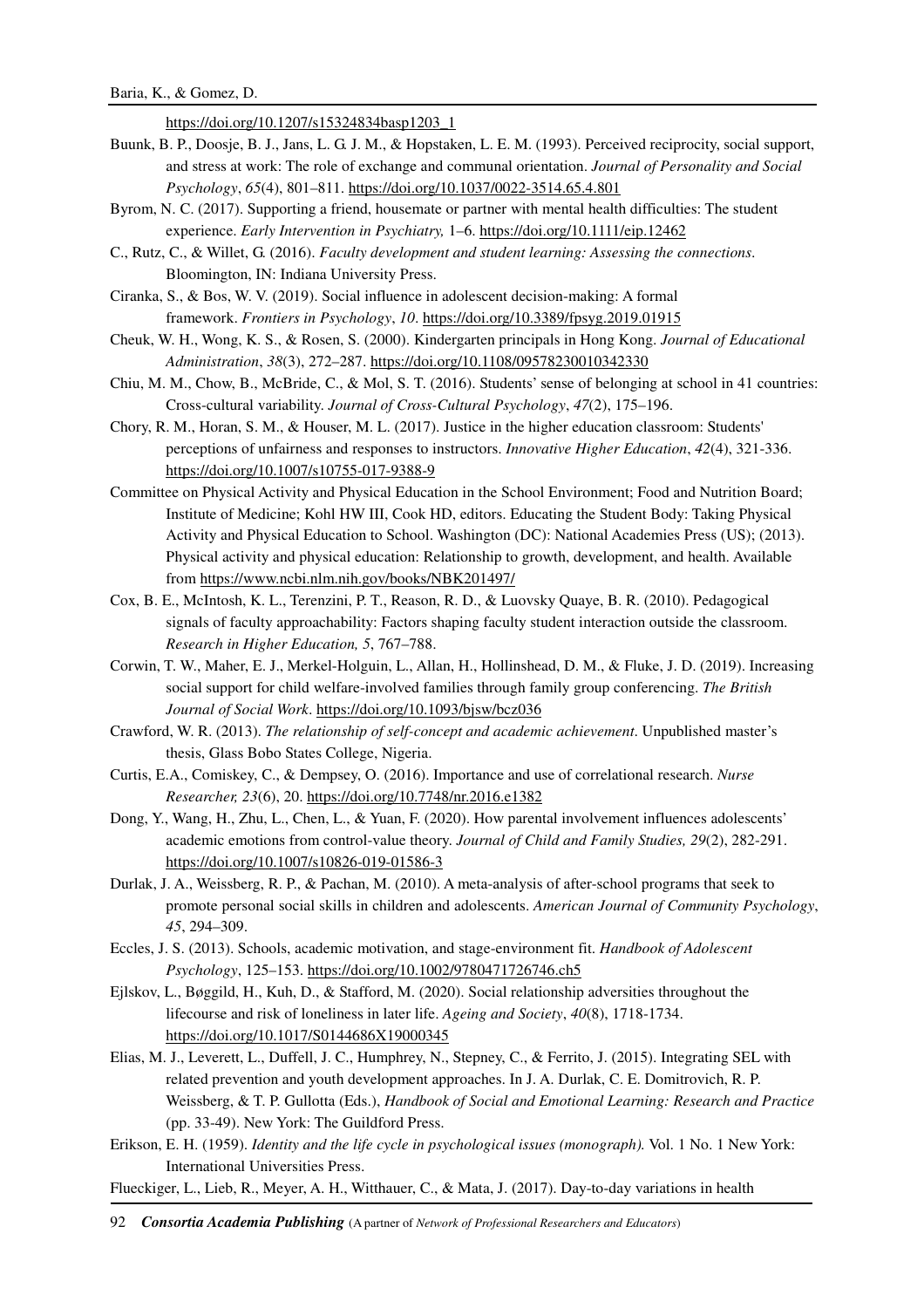behaviors and daily functioning: two intensive longitudinal studies. *Journal of Behavioral Medicine*, *40*(2), 307-319. https://doi.org/10.1007/s10865-016-9787-x

- Fook, C. Y., & Sidhu, G. K. (2015). Investigating learning challenges faced by students in higher education. *Procedia - Social and Behavioral Sciences*, *186*, 604–612. https://doi.org/10.1016/j.sbspro.2015.04.001
- Foster, C. E., Horwitz, A., Thomas, A., Opperman, K., Gipson, P., Burnside, A., Stone, D. M., & King, C. A. (2017). Connectedness to family, school, peers, and community in socially vulnerable adolescents. *Children and youth services review*, *81*, 321–331. https://doi.org/10.1016/j.childyouth.2017.08.011
- Garcia-Reid, P., Peterson, C. H., & Reid, R. J. (2015). Parent and teacher support among Latino immigrant youth: Effects on school engagement and school trouble avoidance. *Education and Urban Society, 47*(3), 328-343.
- Gauna, R. (2017). *The peer leaders uniting students (PLUS) program: The impact on school climate, student engagement, and student mentoring (Order No. 10604062).* Available from ProQuest Central. (1937447104).

https://www.proquest.com/dissertations-theses/peer-leaders-uniting-students-plus-program-impact/docv iew/1937447104/se-2?accountid=31259

- Gordon, A. T. (2011). *Assessing social support in children: development and initial validation of the social support questionnaire for children*. LSU Doctoral Dissertations. 3529. https://digitalcommons.lsu.edu/gradschool\_dissertations/3529
- Gordon-Hollingsworth, A. T., Thompson, J. E., Geary, M. A., Schexnaildre, M. A., Lai, B. S., & Kelley, M. L. (2016). *Social support questionnaire for children. Measurement and evaluation in counseling and development*, *49*(2), 122–144. https://doi.org/10.1177/0748175615596780
- Halle, T. G., & Darling-Churchill, K. E. (2016). Review of measures of social and emotional development. *Journal of Applied Developmental Psychology*, *45*, 8–18. https://doi.10.1016/j.appdev.2016.02.003
- Herbert, T. B., & Cohen, S. (1993). Depression and immunity: A meta-analytic review. *Psychological Bulletin*, *113*(3), 472–486. https://doi.org/10.1037/0033-2909.113.3.472
- Herold, B. (2018). On social media, principals struggle to keep pace: Students' online behavior outside of school is a big worry, survey shows. But most principals don't feel prepared to tackle the challenge. *Education Week, 37*(27).
- Herrmann, K., Bager-Elsborg, A., & McCune, V. (2017). Investigating the relationships between approaches to learning, learner identities and academic achievement in higher education. *Higher Education, 74*, 385–400.
- High school students report negative feelings for school: Study (2020). *Asian News International.* ProQuest. https://www.proquest.com/newspapers/high-school-students-report-negative-feelings/docview/2348805 033/se-2?accountid=31259
- Huang, L., Kern, M. L., & Oades, L. G. (2020). Strengthening university student wellbeing: Language and perceptions of chinese international students. *International Journal of Environmental Research and Public Health, 17*(15), 5538. https://doi.org/10.3390/ijerph17155538
- Hurd, N. M., Varner, F. A., & Rowley, S. J. (2013). Involved-vigilant parenting and socio-emotional well-being among black youth: The moderating influence of natural mentoring relationships. *Journal of Youth and Adolescence*, *42*, 1583–1595.
- Ibrahim, A., & El Zaatari, W. (2019). The teacher–student relationship and adolescents' sense of school belonging. *International Journal of Adolescence and Youth*, *25*(1), 382–395. https://doi.org/10.1080/02673843.2019.1660998
- Jespersen, B. V., Korbin, J. E., & Spilsbury, J. C. (2021). Older neighbors and the neighborhood context of child well - being: Pathways to Enhancing Social Capital for Children. *American Journal of Community Psychology*. https://doi.org/10.1002/ajcp.12520
- Li, J., Han, X., Wang, W., Sun, G., & Cheng, Z. (2018). How social support influences university students'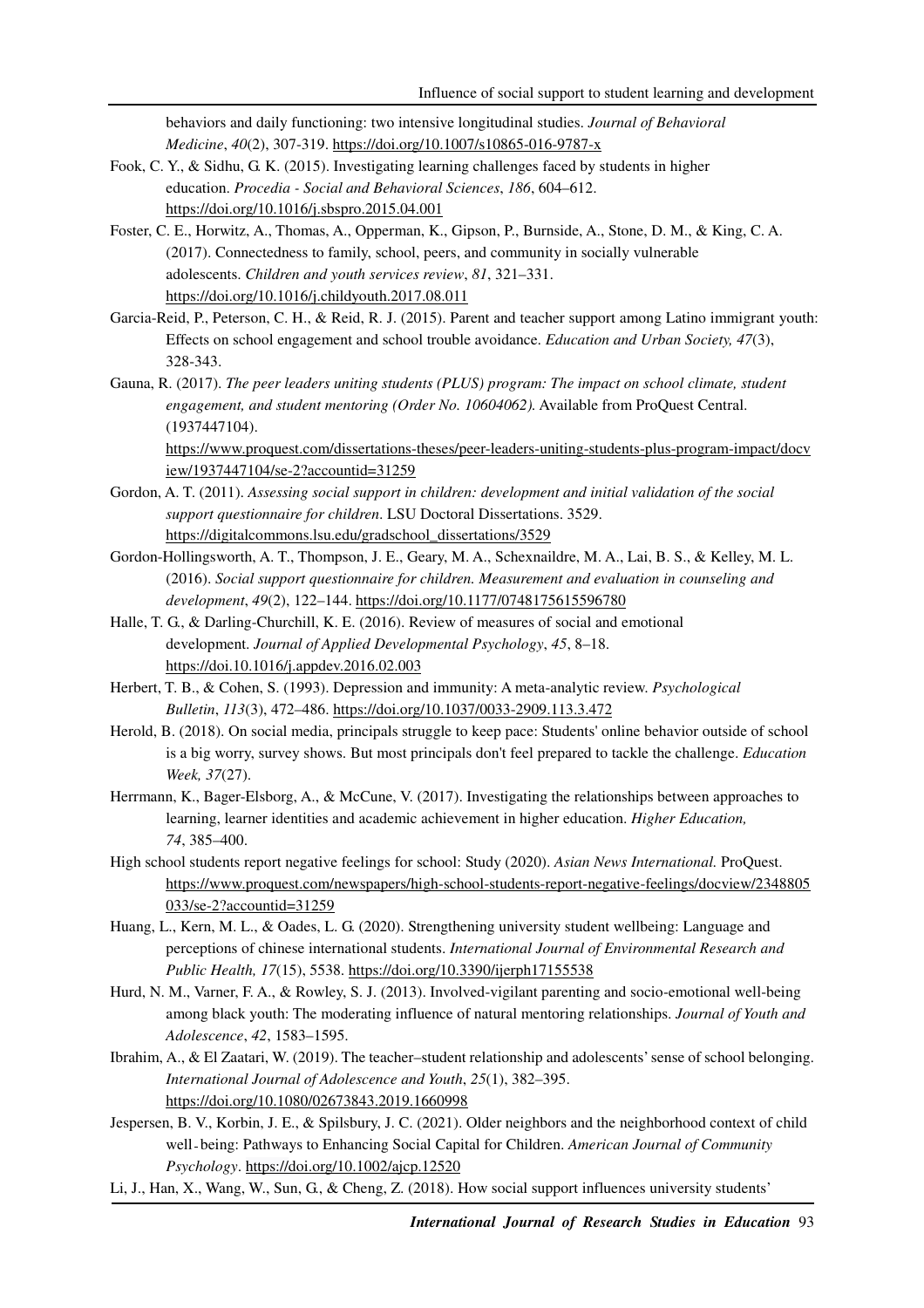academic achievement and emotional exhaustion: The mediating role of self-esteem. *Learning and Individual Differences*, 61, 120–126. https://doi.org/10.1016/j.lindif.2017.11.016

- Kang, H. W., Park, M., & Wallace-Hernandez, J. P. (2018). The impact of perceived social support, loneliness, and physical activity on quality of life in South Korean older adults. *Journal of Sport and Health Science*, *7*(2), 237–244. https://doi.org/10.1016/j.jshs.2016.05.003
- Komarraju, M., Musulkin, S., & Bhattacharya, G. (2010). Role of student-faculty interactions in developing college students' academic self-concept, motivation, and achievement. *Journal of College Student Development*, *51*, 333-342.
- Konishi, C., & Park, S. (2017). Promoting children's healthy social-emotional growth: Dialogue Journal. *Journal of Education and Learning*, 6(2), 246. https://doi.org/10.5539/jel.v6n2p246
- Kothari, C. R. (2004). *Research Methodology: Methods and techniques* (2nd revised edition). New Delhi: New Age International (P) Limited, Publishers.
- Landman-Peeters, K. M.C., Hartman, C. A., van der Pompe, G., den Boer, J. A., Minderaa, R. B., & Ormel, J. (2005). Gender differences in the relation between social support, problems in parent-offspring communication, and depression and anxiety. *Social Science & Medicine*, *60*, 2549–2559. https://doi:10.1016/j.socscimed.2004.10.024
- Lang, S. N., Mouzourou, C., Jeon, L., Buettner, C. K., & Hur, E. (2016). Preschool teachers' professional training, observational feedback, child-centered beliefs and motivation: Direct and indirect associations with social and emotional responsiveness. *Child & Youth Care Forum*, *46*(1), 69–90. https://doi.org/10.1007/s10566-016-9369-7
- Lee, O., Park, M., Jang, K., & Park, Y. (2017). Life lessons after classes: Investigating the influence of an afterschool sport program on adolescents' life skills development. *International Journal of Qualitative Studies on Health and Well-being*, 12(1), 1307060. https://doi.org/10.1080/17482631.2017.1307060
- Leme, V. B. R., Del Prette, Z. A. P., & Coimbra, S. (2015). Social skills, social support and well-being in adolescents of different family configurations. *Paidéia (Ribeirão Preto)*, *25*(60), 9–17. https://doi.org/10.1590/1982-43272560201503
- Liu, W., Mei, J., Tian, L., & Huebner, E. S. (2015). Age and gender differences in the relation between school-related social support and subjective well-being in school among students. *Social Indicators Research*, *125*(3), 1065–1083. https://doi.org/10.1007/s11205-015-0873-1
- Longobardi, C., Prino, L. E., Marengo, D., & Settanni, M. (2016). Student-teacher relationships as a protective factor for school adjustment during the transition from middle to high school. *Frontiers in Psychology*, *7*. https://doi.org/10.3389/fpsyg.2016.01988
- Loucaides, C. A., & Tsangaridou, N. (2017). Associations between parental and friend social support and children's physical activity and time spent outside playing. *International Journal of Pediatrics*, 1–11. https://doi.org/10.1155/2017/7582398
- Lynch, T., & Soukup, G. J. (2016). Physical education, health and physical education, "physical literacy" and "health literacy": Global nomenclature confusion. *Cogent Education*, *3*(1) https://doi.org/10.1080/2331186X.2016.1217820
- Mastoras, S. M., Saklofske, D. H., Schwean, V. L., & Climie, E. A. (2015). Social support in children with ADHD: An exploration of resilience. *Journal of Attention Disorders*, *22*(8), 712–723. https://doi.org/10.1177/1087054715611491
- Meng, Q., Zhu, C., & Cao, C. (2018). Chinese international students' social connectedness, social and academic adaptation: The mediating role of global competence. *Higher Education, 75*(1), 131-147. https://doi.org/10.1007/s10734-017-0129-x
- Michaels, S., & O'Connor, C. (2015*).* Conceptualizing talk moves as tools: Professional development approaches for academically productive discussions. *Socializing intelligence through academic talk and dialogue*, 347–361. https://doi.org/10.3102/978-0-935302-43-1\_27
- Mirković, B., Brady, B., & Silke, C. (2021). Associations between non-parental adult support and youths' individual and contextual characteristics. *Child Care in Practice,* 1–16. https://doi.org/10.1080/13575279.2020.1865875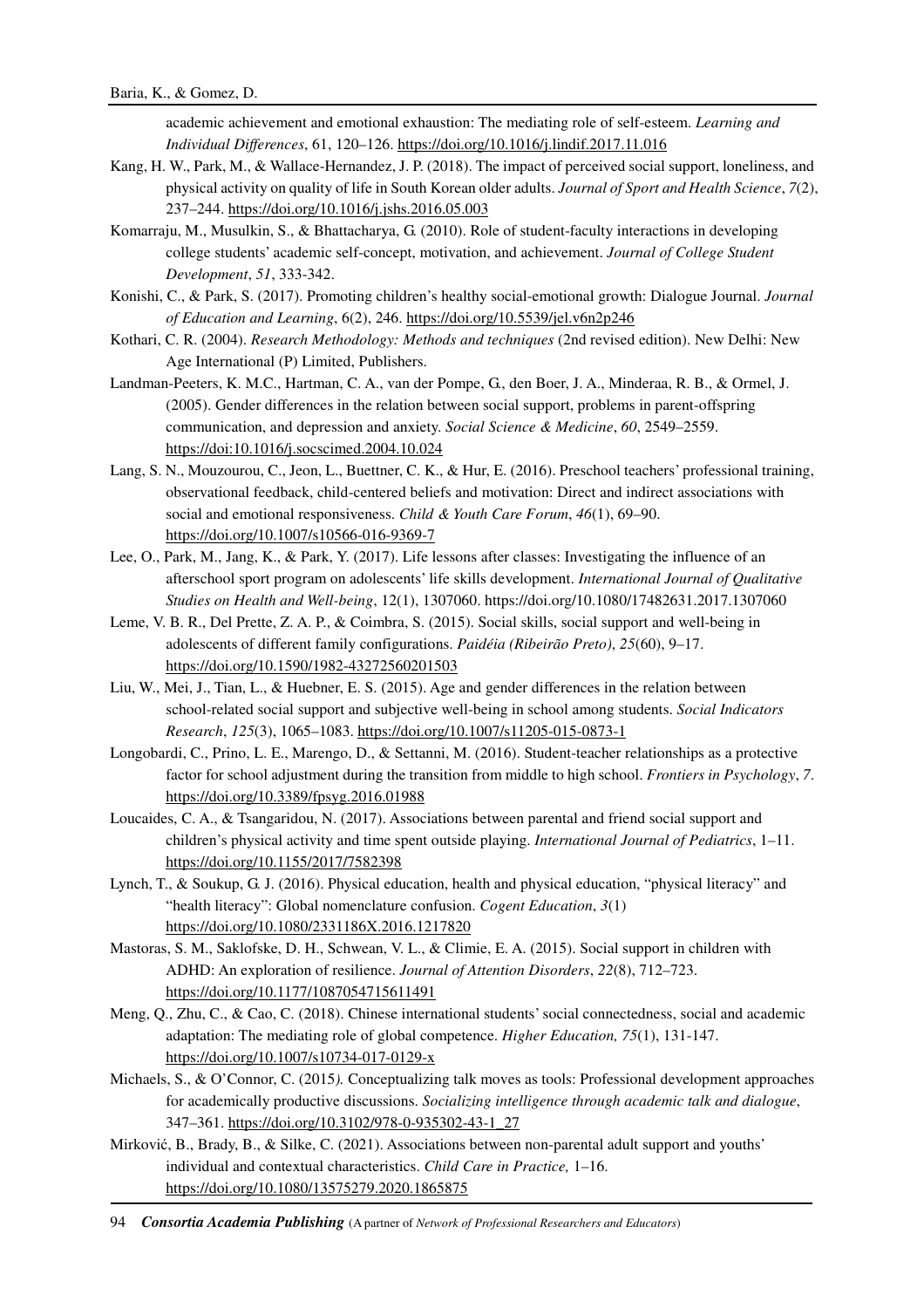- Naslund, J. A., Aschbrenner, K. A., Marsch, L. A., & Bartels, S. J. (2016). The future of mental health care: peer-to-peer support and social media. *Epidemiology and Psychiatric Sciences*, *25*(2), 113–122. https://doi.org/10.1017/s2045796015001067
- Nigg, C. R., & Amato, K. (2014). The influence of health behaviors during childhood on adolescent health behaviors, health indicators, and academic outcomes among participants from Hawaii. *International Journal of Behavioral Medicine*, *22*(4), 452–460. https://doi.org/10.1007/s12529-014-9440-4
- Noble-Carr, D., Barker, J., McArthur, M., & Woodman, E. (2014). Improving practice: The importance of connections in establishing positive identity and meaning in the lives of vulnerable young people. *Children and Youth Services Review*, *47*, 389–396. https://doi.org/10.1016/j.childyouth.2014.10.017
- Okoedion, E. G., Okolie, U. C., & Udom, I. D. (2019). Perceived factors affecting students' academic performance in Nigerian Universities. *Studi Sulla Formazione*, *22*(2), 409-422. https://doi.org/10.13128/ssf-10814
- Owens, A. (2017). Racial residential segregation of school-age children and adults: The role of schooling as a segregating force. *RSF: The Russell Sage Foundation Journal of the Social Sciences, 3*(2), 63-80. https://doi.org/10.7758/RSF.2017.3.2.03
- Peeters, M. C. W., Buunk, B. P., & Schaufeli, W. B. (1995). Social interactions and feelings of inferiority. *Journal of Applied Social Psychology*, *25*(12), 1073–1089. https://doi.org/10.1111/j.1559-1816.1995.tb00618.x
- Pinchover, S., & Attar-Schwartz, S. (2018). Is someone there for you? Social support of youth in educational residential care from family, peers and as *of Social Work*, *48*(8), 2195–2214. https://doi.org/10.1093/bjsw/bcx164
- Preyde, M., Tran, A., Parekh, S., & Heintzman, J. (2018). The health and well-being of children and adolescents accessing in-patient Psychiatry: A brief report. *Journal of the Canadian Academy of Child and Adolescent Psychiatry*, *27*(3), 191–196.
- Rice, L., Barth, J. M., Guadagno, R. E., Smith, G. P. A., & McCallum, D. M. (2013). The role of social support in students' perceived abilities and attitudes toward Math and Science. *Journal of Youth and Adolescence*, 42(7), 1028–1040. https://doi.org/10.1007/s10964-012-9801-8
- Reyes, M. E. (2020). *Relative importance of social support and social connectedness as protective factors of suicidal ideation among selected Filipino late adolescents*.
- Sadoughi, M., & Hesampour, F. (2016). Relationship between social support and loneliness and academic adjustment among University Students. *International Journal of Academic Research in Psychology*, 3(2). https://doi.org/10.6007/ijarp/v3-i2/2455
- Saleem, F. T., English, D., Busby, D. R., Lambert, S. F., Harrison, A., Stock, M. L., & Gibbons, F. X. (2016). The impact of African American parents' racial discrimination experiences and perceived neighborhood cohesion on their racial socialization practices. *Journal of Youth and Adolescence*, 45(7), 1338-1349. https://doi.org/10.1007/s10964-016-0499-x
- Sapungan, G. M., & Sapungan, R. M. (2014). *Parental involvement in child's education: Importance, barriers and benefits*.
- Sarı, İ., Çeliköz, N.,& Süleyman, U. (2017). The effect of peer support on university level students' English Language Achievements. *Journal of Education and Practice*. 8.
- Schonert-Reichl, K. A. (2007). *Middle childhood inside and out: The psychological and social world of children ages 9 to 12*. Burnaby, BC: United Way of the Lower Mainland.
- Schonert-Reichl, K. A. (2011). *Middle childhood inside and out: The psychological and social worlds of Canadian children ages 9-12, Full Report*. Report for the United Way of the Lower Mainland. Vancouver: University of British Columbia.
- Shek, D. T., Zhu, X., & Ma, C. M. (2018). The influence of parental control and parent-child relational qualities on adolescent internet addiction: A 3-Year Longitudinal Study in Hong Kong. *Frontiers in Psychology*, 9. https://doi.org/10.3389/fpsyg.2018.00642
- Shevtsova, O., Tan, Y. F., Merkley, C. M., Winocur, G., & Wojtowicz, J. M. (2017). Early-age running enhances activity of adult-born dentate granule Neurons following learning in Rats. *eNeuro*, *4*(4), ENEURO.0237-17.2017. https://doi.org/10.1523/ENEURO.0237-17.2017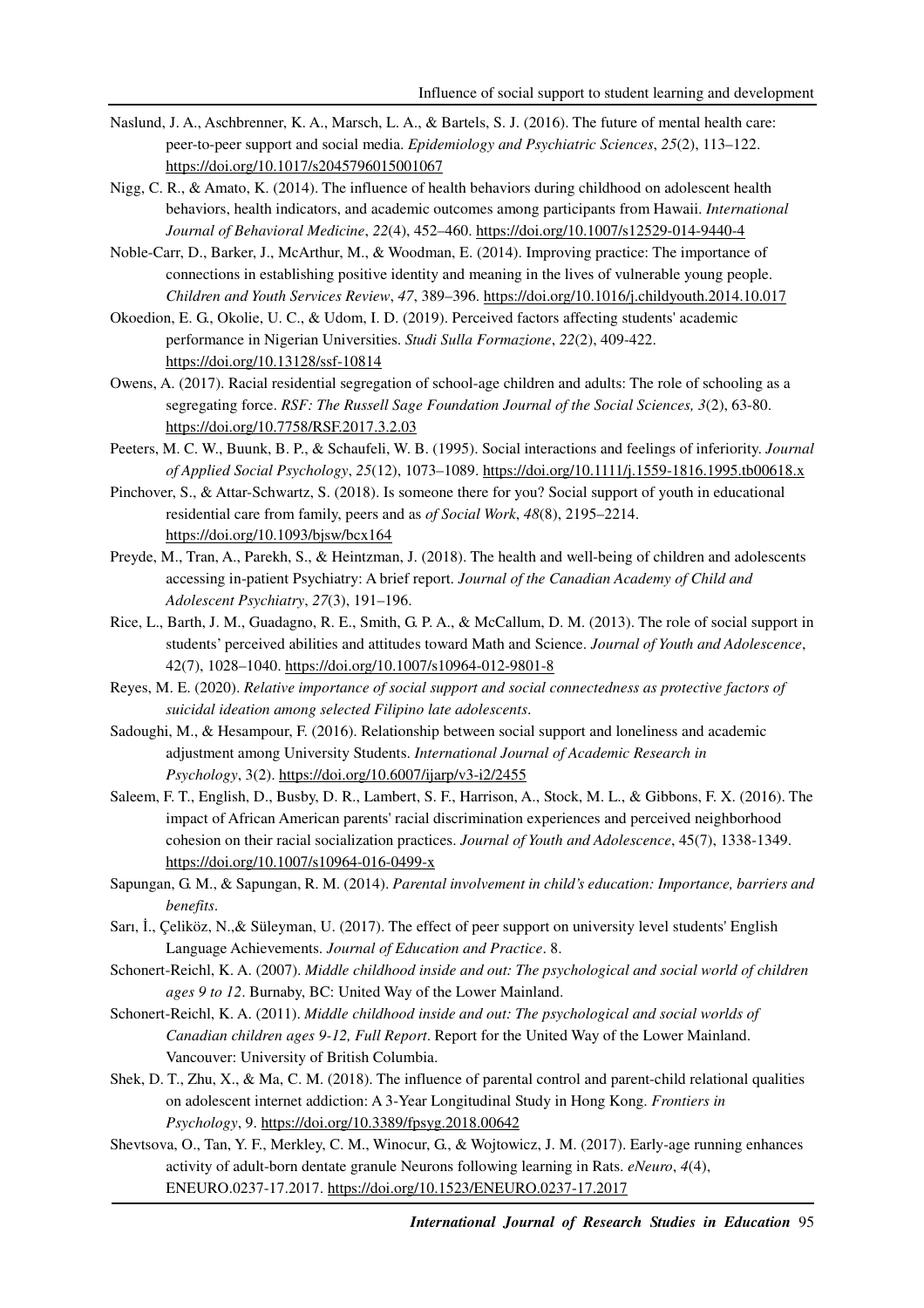- Shin, K. M., Cho, S. M., Shin, Y. M., & Park, K. S. (2016). Effects of early childhood peer relationships on adolescent mental health: A 6- to 8-year follow-up study in South Korea. *Psychiatry investigation*, *13*(4), 383–388. https://doi.org/10.4306/pi.2016.13.4.383
- Shubert, J., Wray-Lake, L., Syvertsen, A. K., & Metzger, A. (2019). The role of family civic context in character development across childhood and adolescence. *Applied Developmental Science*, 1-16. https://doi.org/10.1080/10888691.2019.1683452
- Southwick, S. M., Sippel, L., Krystal, J., Charney, D., Mayes, L., & Pietrzak, R. (2016). Why are some individuals more resilient than others: the role of social support. *World psychiatry: official journal of the World Psychiatric Association (WPA)*, *15*(1), 77–79. https://doi.org/10.1002/wps.20282
- Sparks, S. D. (2018). Homework: "maternal homework assistance and children's task-persistent behavior in Elementary School". Education Week, *37*(31).
- Student Well-Being is the "Real Purpose" of K-16 Education: Dr. Henry G. Brzycki launches new series of articles on SEL, student success, and well-being outcomes through schooling (2019). PR Newswire. ProQuest. https://www.proquest.com/wire-feeds/student-well-being-is-real-purpose-k-16-education/doc view/2166978294/se-2?accountid=31259
- Southwick, S. M., Sippel, L., Krystal, J., Charney, D., Mayes, L., & Pietrzak, R. (2016). Why are some individuals more resilient than others: the role of social support. *World psychiatry: Official Journal of the World Psychiatric Association (WPA)*, *15*(1), 77–79. https://doi.org/10.1002/wps.20282
- Sultan, S., Hussain, I., & Fatima, S. (2020). Social connectedness, life contentment, and learning achievement of undergraduate University students-does the use of internet matter? *Bulletin of Education and Research, 42*(1), 111.
- Taylor, Z. E., Conger, R. D., Robins, R. W., & Widaman, K. F. (2015). Parenting practices and perceived social support: Longitudinal relations with the social competence of Mexican-origin Children. *Journal of Latina/o psychology*, *3*(4), 193–208. https://doi.org/10.1037/lat0000038
- Tellhed, U., Bäckström, M., & Björklund, F. (2016). Will I fit in and do well? The importance of social belongingness and self-efficacy for explaining gender differences in interest in STEM and HEED majors. *Sex Roles*, *77*(1), 86–96.
- Tomacruz, S. (2018). *A cry for help: Mental illness, suicide cases rising among youth*. Rappler. https://www.rappler.com/newsbreak/in-depth/211671-suicide-cases-mental-health-illness-youth-rising-p hilippines
- Thomas, A., Caldwell, CH., & De Loney,EH. (2012). *Black like me: The race socialization of African American boys by nonresident fathers In Sullivan JM, & Esmail AM (Eds.)*, African American racial identity: A research exploration across disciplines (pp. 249–272). Lanham, MD: Lexington Books/Rowman & Littlefield.
- Van der Veen, C., De Mey, L., Van Kruistum, C., & Van Oers, B. (2017). The effect of productive classroom talk and metacommunication on young children's oral communicative competence and subject matter knowledge: An intervention study in early childhood education. *Learning and Instruction*, *48*, 14–22. https://doi.org/10.1016/j.learninstruc.2016.06.001
- Vandell, D. L., Shernoff, D. J., Pierce, K. M., Bolt, D. M., Dadisman, K., & Brown, B. B. (2005). Activities, engagement, and emotion in after-school programs (and elsewhere). *New Directions for Youth Development*, 2005(105), 121–129. https://doi.org/10.1002/yd.111
- Vygotsky, L. S. (1978). *Mind in society: The development of higher psychological processes.* Massachusetts: Harvard University Press.
- Wang, M. T., & Holcombe, R. (2010). Adolescents' perceptions of school environment, engagement, and academic achievement in middle school. *American educational research journal*, 47(3), 633- 662.
- Wang, L., Liang, L., Liu, Z., Yuan, K., Ju, J., & Bian, Y. (2021). The Developmental Process of Peer Support Networks: The Role of Friendship. *Frontiers in psychology*, *12*, 615148. https://doi.org/10.3389/fpsyg.2021.615148

Wittink, D., & Bayer L. (1994). The measurement imperative. *Marketing Research, 6*(4), 14-23.

Wright, K. B., Rosenberg, J., Egbert, N., & Ploeger, N. A., (2013). Communication competence, social support,